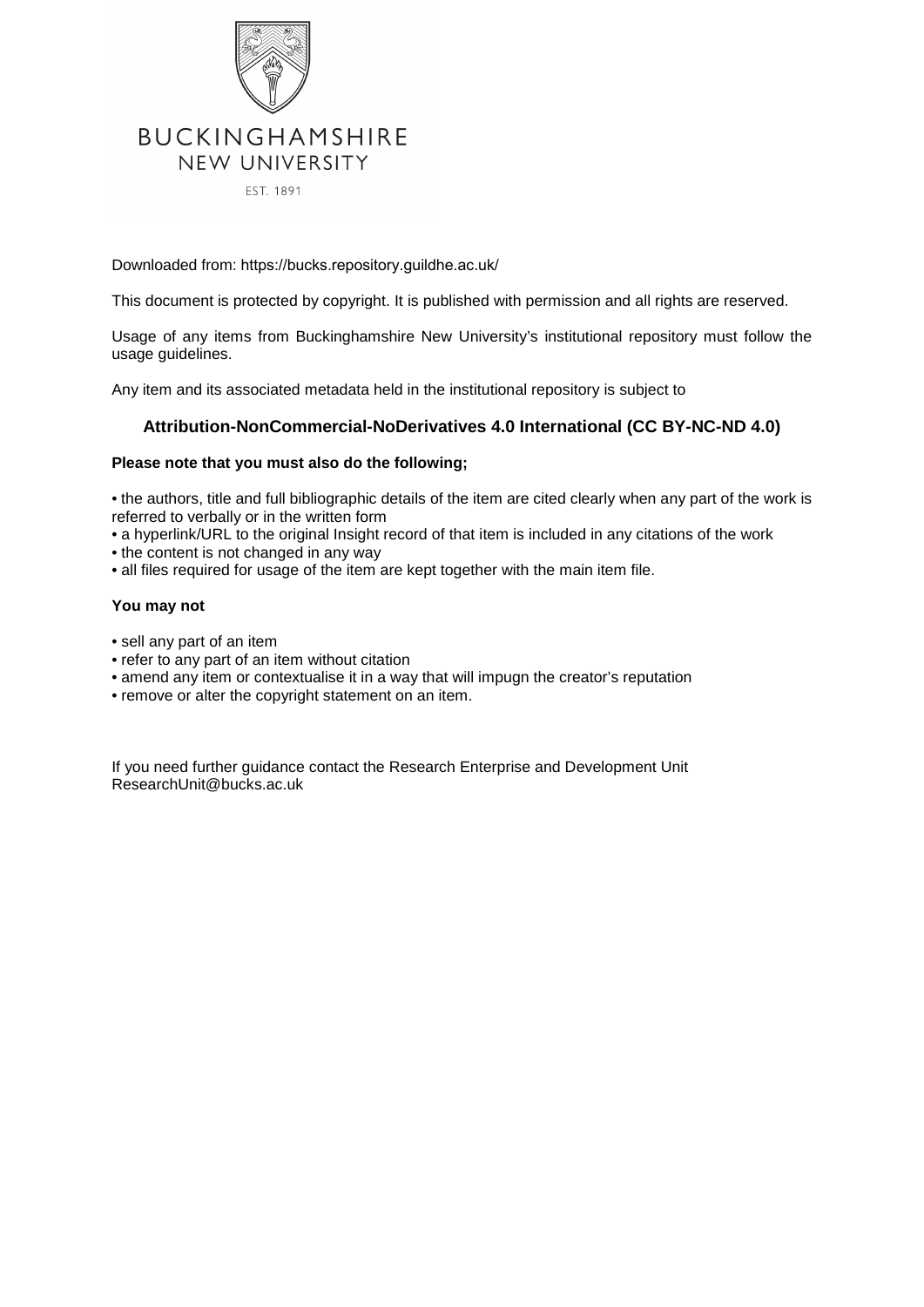**The lived experience of UK health communication professionals during the Covid 19 pandemic**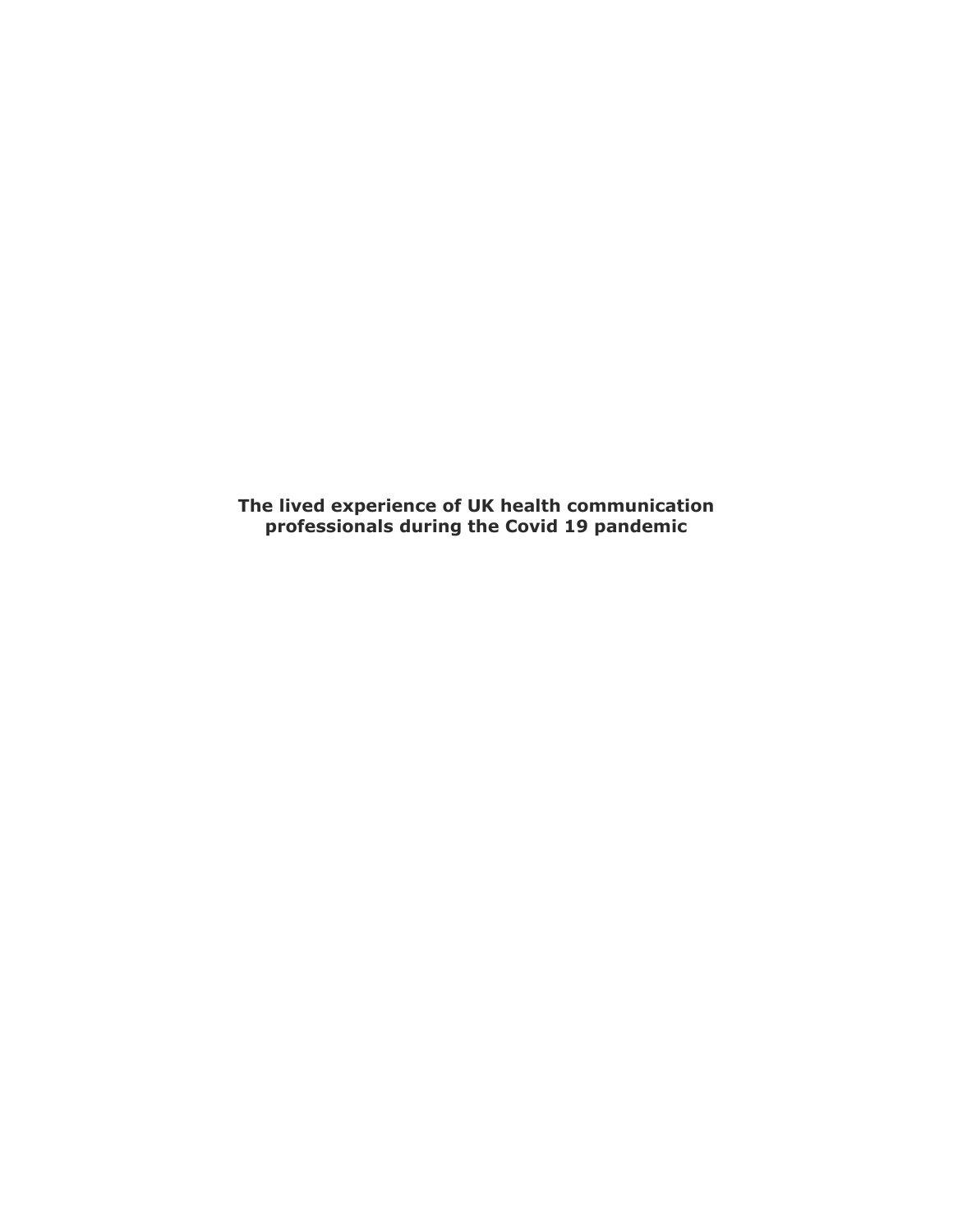# **The lived experience of health communication professionals during the Covid 19 pandemic.**

This article chronicles the approaches to, impacts of and reflections on the Covid 19 pandemic for professional communicators<sup>1</sup> in the English National Health Service (NHS). The research covers the first 90 days of the pandemic, from the beginning of March 2020 to the beginning of June 2020: the period when it was known the pandemic would strike the UK to the point where infections were declining after 'the first wave'.

Three phases of crises frequently cited in the public relations literature (Coombs, 2015) are covered: preparation; initial response and emerging issues from the ongoing crisis; and reflection leading to revisions and lessons learned. Crisis management usually entails a fourth and prior element: prevention (Coombs, 2019), but given the pandemic was already unfolding and probably unpreventable, this is not within the scope of this article.

The research contributes insight in three areas: first, the challenges of scale and integration that the first truly global health pandemic poses for communicators working in a national, local, and individual organisational context. Second, it examines strategic and tactical approaches that optimise stakeholder impact. Third, it identifies the centrality of and proposes recommendations for public relations practitioners in situations of civil national emergency in the future.

## **Context**

Since its inception over 70 years ago, the UK National Health Service (NHS) has become the largest publicly-funded health system and, with 1.5 million staff, the fifth largest employer in the world (Nuffield Trust, 2020). It is largely funded via general taxation (Powell, 2020), provides comprehensive care for all citizens and is free of charge based on clinical need. The system is complex. Health service responsibilities in the UK are devolved to the four nations, with the English NHS, the largest of these services, being the subject of this research. In 2019, it employed 1.2 million people and had an annual budget of £138 billion (Harker, 2019). Funded by the Department of Health and Social Care (DH&SC), commissioning of primary and secondary health services is overseen by NHS England. Primary care is the frontline of the NHS and the first point of contact for most people, for example, General Practitioners (GPs), dentists, optometrists and pharmacists.

Secondary or acute care, can be either elective (i.e. planned, such as surgery) or emergency care. Most secondary care is provided through hospitals, specialist care and mental health trusts. There are over 1700 hospitals and specialist care centres grouped in to approximately 223 Trusts (Kings Fund, 2020a). In total there are 27,000 qualified GPs, 117,000 hospital-based doctors and 319,000 nurses, midwives and health visitors (Barker, 2020) in England. Emergency vehicles, mainly ambulances, are also provided by the NHS.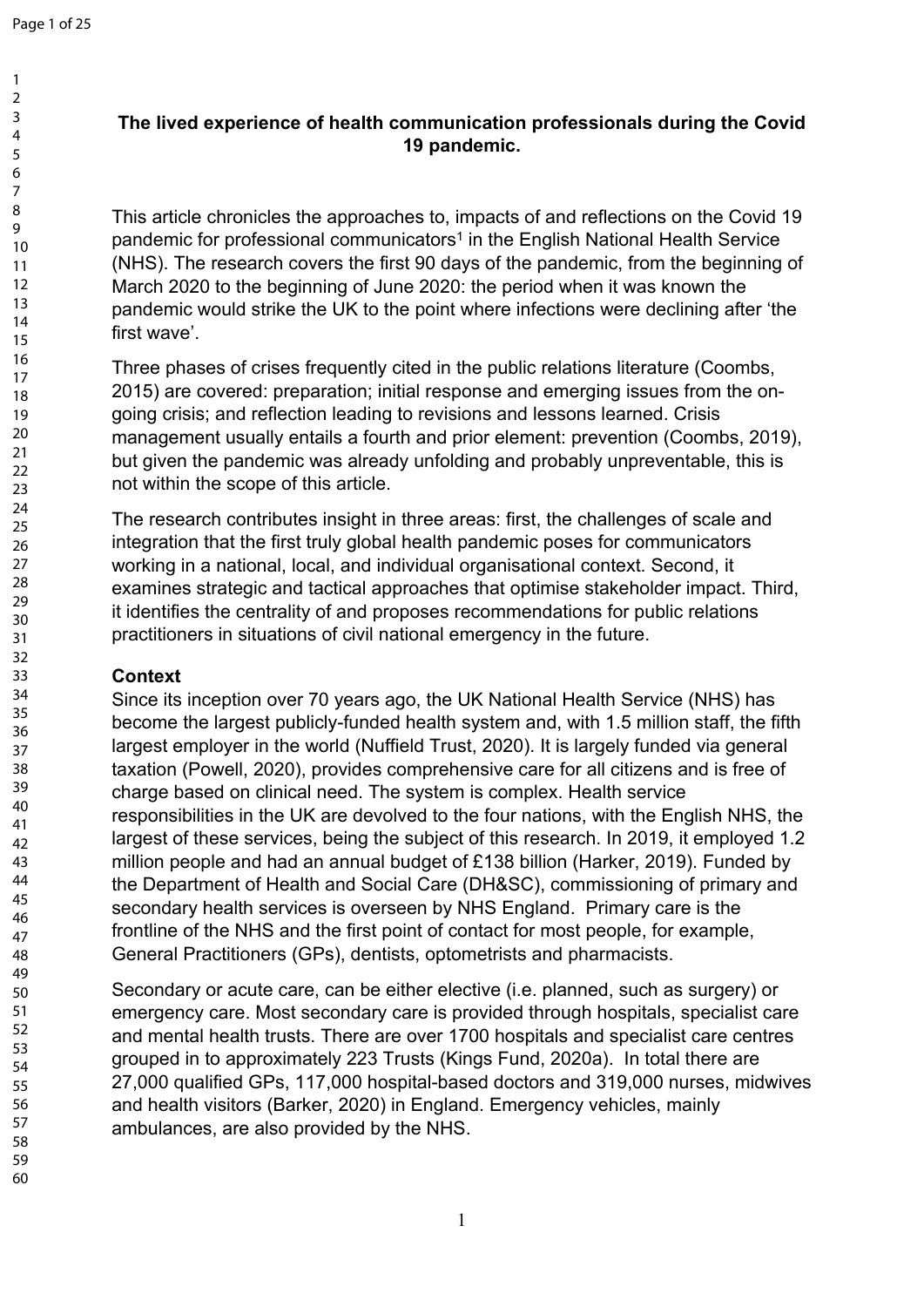There are 3000 professional communicators in the NHS, employed in 400 organisations with the most senior holding board level positions. Their range of responsibilities includes internal and external communications including community engagement, public affairs and patient communication.

The NHS is a regulated system with strict and codified measures in place to deal with significant local and national emergencies such as the Covid 19 pandemic. NHS England's *Emergency Preparedness, Resilience and Response Framework* (EPRR) (NHS England, 2020a), first published in 2015 and updated annually, provides guidance for the whole system. In it, actions are proscribed, responsibilities set and standards laid down concerning such matters as governance, duty to risk assess, command and control, training and cooperation (NHS England, 2020b). The framework was invoked during this crisis.

Following news of the initial Covid 19 outbreak in Wuhan, China at the end of December 2019, WHO declared a pandemic on 11th March 2020. The first British death was a passenger on the cruise ship *Diamond Princess* docked in Japan on 28<sup>th</sup> February 2020, the same date on which the first transmission of the disease within the UK was reported. From thereon, infections and deaths rose rapidly, reaching 144 by 19<sup>th</sup> March, with 3,269 confirmed cases. On 23<sup>rd</sup> March the Prime Minister announced the country was to be placed under 'lock down' and the Health Protection (Coronavirus, Restrictions) (England) Regulations 2020 (UK Government, 2020) came into full effect from March 26th 2020. The peak of pandemic occurred throughout April with the highest number of registered deaths (2234) where corona virus was mentioned on the death certificate recorded on 15<sup>th</sup> April (ONS, 2020a). The same official source shows that by the 13th May, registered deaths, which had been falling consistently, were below 1000 per day and by 3rd July 2020, below 100 per day.

The research reported here covers the time period March to June 2020.

# **Literature**.

'variables other than reputation or image repair …. in future theoretical and methodological developments'. Many of the more influential books (Coombs, 2019; Fink, 2013; Coombs and Holiday, 2010; Fearn-Banks, 2007; Mitroff, 1996) which are reference works, are again organisation-centric and reputation preservation and repair focussed. The literature on crisis management in the public relations field is extensive, but this brief overview notes a number of gaps. Manias-Munoz, Jin and Reber (2019) observed in their extensive review, that although crisis communication is ranked third among emerging research areas in public relations, there are issues. They identify its organisation-centricity and summarise the view of respondents to their Delphi survey as being that scholars should know the public relations practitioner community better, try to bridge the gap between academia and practice and use

There are instances of research that is not organisation-centric, including Stromback and Nord's (2006) consideration of government communication concerning the 2004 tsunami which affected Thailand and Indonesia. There are a few instances where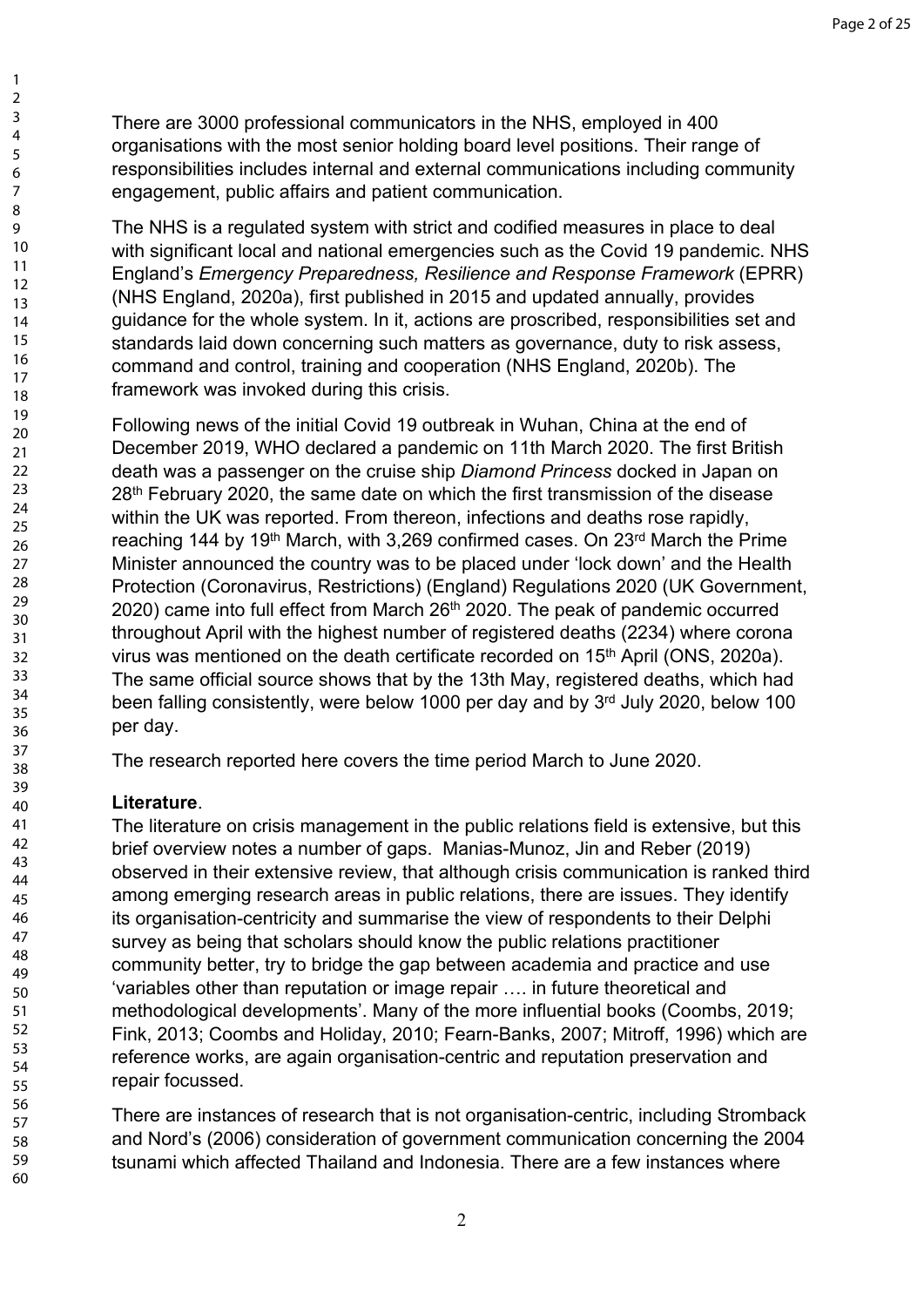public health crises are discussed, for example, Park, Boatwright and Avery (2019) who consider Zika, and government's handling of SARS and MERS is reviewed by Lee (20090, Zhang & Benoit (2009) and Menon & Goh (2005).

not focus on reputation preservation as a priority, but on 'public information….. primarily transferral (broadcasting or exchange) of information before, during and after an outbreak' (Loud & Simpson, 2017, p.10). The main purpose of pandemic outbreak communication is to influence behaviours at scale in order to affect health outcomes positively. Outside the public relations field there is significantly more literature on pandemic communication with a number of reviews (Loud & Simpson, 2017; Infanti el al, 2013; Savoia, Lin & Viswanath, 2013; Fisher et al, 2011) and models and recommendations for effectiveness (Staupe-Delgado & Kruke, 2018; Amirkhani et al., 2016; Cairns et al, 2013; Crouse-Quinn, 2008). Much of this mirrors the main principles outlined in the public relations crisis literature on the importance and nature of dialogue (Taylor & Kent, 2014) and involving stakeholders (Coombs, 2019; Heath, 2010). Characteristic of the literature is the emphasis on whole-system and organisational preparedness and response. Pandemic outbreak communication does

Pandemic communication is founded on a number of well-established healthbehaviour models (ISS TELL ME, 2013; Manika & Gregory-Smith, 2017) and good communication is proven, among other factors, to be an antecedent of clinical outcomes (Nichols, 2019). One of the most influential models for pandemic communication is the Extended Parallel Process Model (EPPM) developed by Witte (1992) and explicated in detail in the seminal text by Witte, Mayer and Martell (2001). It describes how to stimulate desired population behaviours by inducing a calibrated fear response, generated by trusted institutions. This and other health pandemic texts are focussed on the *targets* of communication campaigns and how *structures* can be put in place to handle pandemics.

In addition to the academic literature, there are guidance documents including those from the World Health Organisation (WHO, 2005), the US government (US Center for Disease Control, 2018), European Commission (European Centre for Disease Prevention and Control (ECDC), 2015) and in the UK (NHS England, 2020a). This latter requires that there is

"……effective communications [to] ensure that patients and the wider public are well informed about NHS service in their local area and what is expected of them" (p.29)

Again there is a focus on communication with populations and on structural and procedural matters, with little guidance on strategic approaches or operational practices in communication.

In sum, public relations literature describes and theorises organisational crises communication, but little on pandemics and the literature outside the field advises on processes and structures for dealing with a pandemic, including the need to obtain population wide supportive behaviour. However, there is a gap in all these literatures about the lived experience of communicators going through a pandemic and their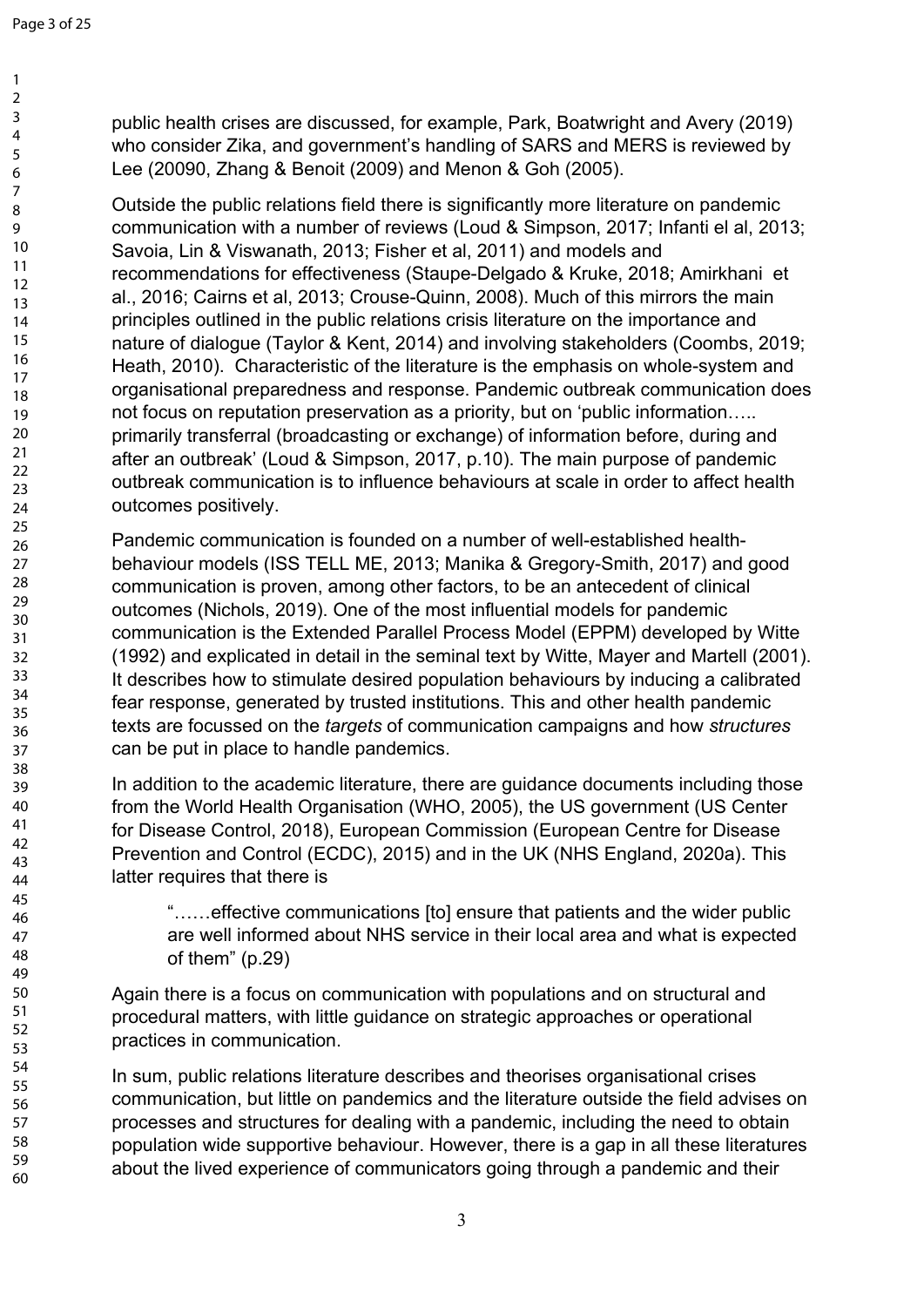communicative response to it. Therefore, a number of research gaps are addressed in this article. First, the Covid 19 pandemic is of such a scale and intensity that it provides the most significant opportunity to date to identify and report on emerging (possibly best) communication practices at national level. Second, it identifies contemporary tools and the mix of those tools that governments and health organisations worldwide can use in order to be effective with a range of stakeholders. Third, the pandemic communication literature, which deals with the topic most comprehensively, tends to treat communicators as peripheral actors, but this study identifies them as major players who have a central and vital role to play.

## **Methodology and Method**

To examine the gaps indicated above, four time periods are investigated. First, the period before the pandemic struck when communicators were preparing for the inevitable (between February and beginning March 2020). Second, the point at which cases began to emerge  $(11<sup>th</sup>$  to 22<sup>nd</sup> March). Third, the period when lockdown was announced, hospital admissions and mortality reached their peak and ongoing communication about the pandemic was unfolding (23rd March and through April 2020). Fourth, when the 'first wave' of the pandemic began to subside (late May, early June 2020), a time when communicators could reflect on the initial outbreak.

Given the work pressure and additional commitments that communication practitioners have when working in crisis, the researchers chose the survey method to obtain data. A mixed methods quantitative and qualitative research instrument was developed. Quantitative data was essential to discover the type and frequency of activities, while qualitative data was required to discover explanations of opinions and behaviours.

A self-completion questionnaire was developed with assistance from NHS Providers (representing providers of urgent and planned secondary care) and the NHS Confederation (representing organisations that plan, commission and provide services). It consisted of 47 items with 19 items introducing putative moderators and a 10 item classificatory variable matrix. It was pre-tested with an advisory group consisting of representatives of all the organisational types to be surveyed..

The survey comprised five parts, a classification section which also acted as filters for the analysis. Section two covered crisis preparedness, section three stakeholders; channels, tools and tactics; and prioritisation of work. The fourth section covered resources, processes and systems, effects and efficiency, and the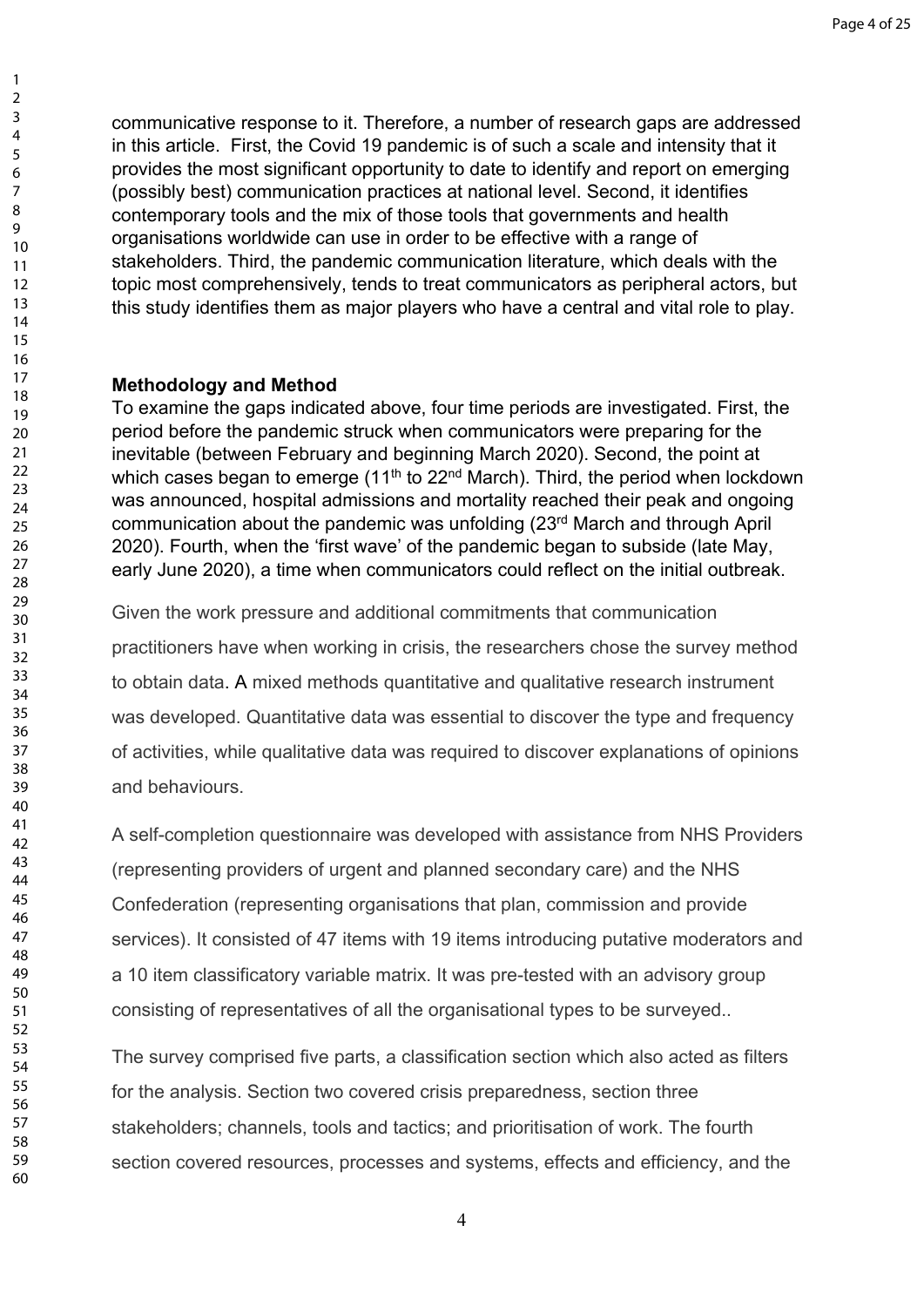Page 5 of 25

final section elicited open comments about change and challenge. Ten themes were explored within the survey and wherever appropriate, respondents were asked to take a perspective from a typical week from*before* and *during* the pandemic.

The total sample universe was the 3000 professional communicators across England with a convenience sample of 1900 being mailed the electronic survey instrument on 20<sup>th</sup> May which remained open until 3rd June 2020.

## **Results**

The survey yielded a total of 166 usable returns (5.53% of the total population, 8.74% of the surveyed population). While this may seem low given the sample was not randomised, the NHS is not a single state corporation, therefore, as a sample of approximately 150 of 400 entities in a loose federation, the size of the return can be viewed more positively. The returns were analysed by IBM SPSS 25 using correlation, multiple regression and exploratory factor analysis. Content and thematic analysis was conducted on the qualitative aspects of the survey (Vaismoradi, Turunen & Bondas, 2013)

Respondents were 24.7% male, 75.3% female. All staff grades were represented with 8.4 % respondents being the most junior (Band  $1 - 5$  NHS grades), 59.7 % in the Communication Manager/Head of Communication grades (Bands 6-8b), 19.2% at Associate Director level (Band 8c – 8d) and 12.6% at Board Director level (Band 9 – Very Senior Manager). These percentages represent the profile of communicators across the NHS in England.

Regional representativeness was confirmed by cross-referencing respondents to residential populations (ONS, 2020b). All categories of organisation from national and regional, providers (acute, mental health, community, ambulance trusts) and commissioners responded and in line with the national percentages for each segment.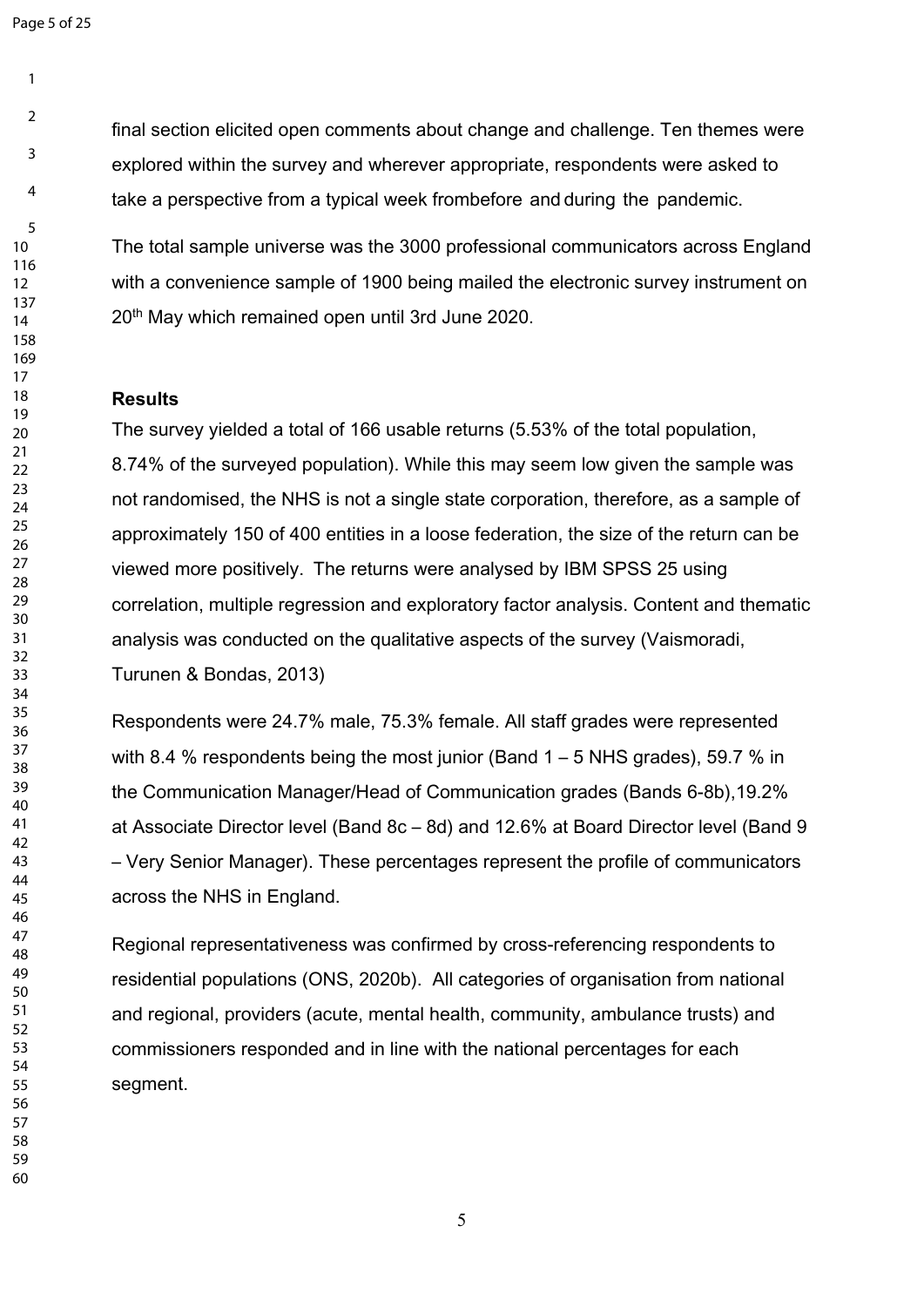The results are provided in chronological form, following the unfolding of the crisis as

it was experienced by health communication practitioners. Within the four stages

previously identified, the ten themes are presented as follows:

Stage 1: crisis preparedness (February and beginning March 2020): results for questions addressing the theme of crisis readiness

Stage 2: 'crossing the line' into the pandemic  $(11<sup>th</sup>$  to 22<sup>nd</sup> March): results covering three themes: priorities, stakeholder prioritisation, and, work and time.

Stage 3: pandemic peak (23rd March and through April 2020): results for five themes: channels and tactics, national communication leadership, local senior management, relationships and personal factors.

Stage 4: subsidence of the first wave (late May, early June 2020). The last theme addresses reflections on the outcomes of the first wave.

The authors deem it more helpful (and less repetitious) to partially discuss the ten themes alongside the results for the sake of clarity, but an overall discussion section expands on some themes and draws them together.

*Stage 1. Before the pandemic struck*

Theme 1: crisis preparedness

The survey investigated six areas of preparedness: rigour of processes, roleallocation, level of contact maintenance, advance training/rehearsal, acuity of horizon scanning and capabilities. Figure 1 below shows the results based on a five part Likert scale and are mean scores.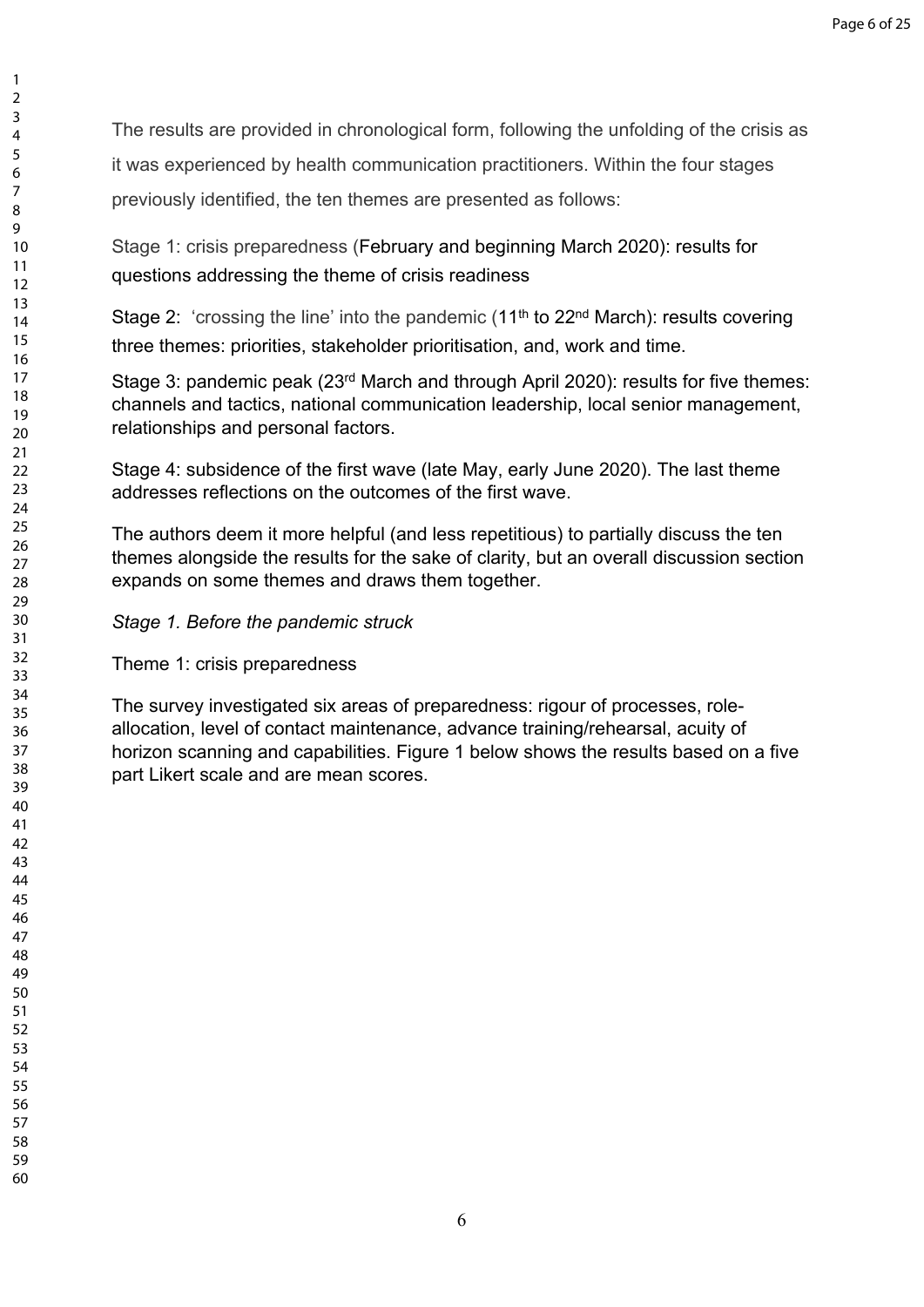#### Figure 1. Crisis preparedness

Most NHS professional communicators considered themselves to be reasonably well prepared for the pandemic but there are significant variation between the ways in which they were prepared. 40% of respondents felt they were either "highly prepared" or "completely prepared" (including 12.1% in the latter category) in having an up-to-date contacts database, compared with 18% who felt they were "somewhat prepared" or "not all prepared" (including 2.4% in the latter category) . This contrasts with 18% felt they were "highly prepared" or "completely prepared" (including 1.8% in the letter category) with regards to training or rehearsing compared with 44% who felt they were only "somewhat prepared" or "not all prepared" (15.3% in the latter category).

NHS communicators felt they were under-prepared when it came to horizon scanning for issues and in having documented, clear processes for decision-making. This may not be particularly surprising. Pandemics are not unknown in the UK, but the last such event was in 2009, H1N1 influenza (so-called "swine flu") which featured far lower mortality rates and had a vaccine available after six months.

## *Stage 2: 'crossing the line'*

Theme two: setting communication priorities. The available guidance to practitioners (US Center for Disease Control, 2018; NHS England, 2020b) encourages the development, coordination and dissemination of public information, alerts and warnings. The questions in the survey covered five areas of prioritisation and the shift from before to after the commencement of the pandemic are shown in Figure 2.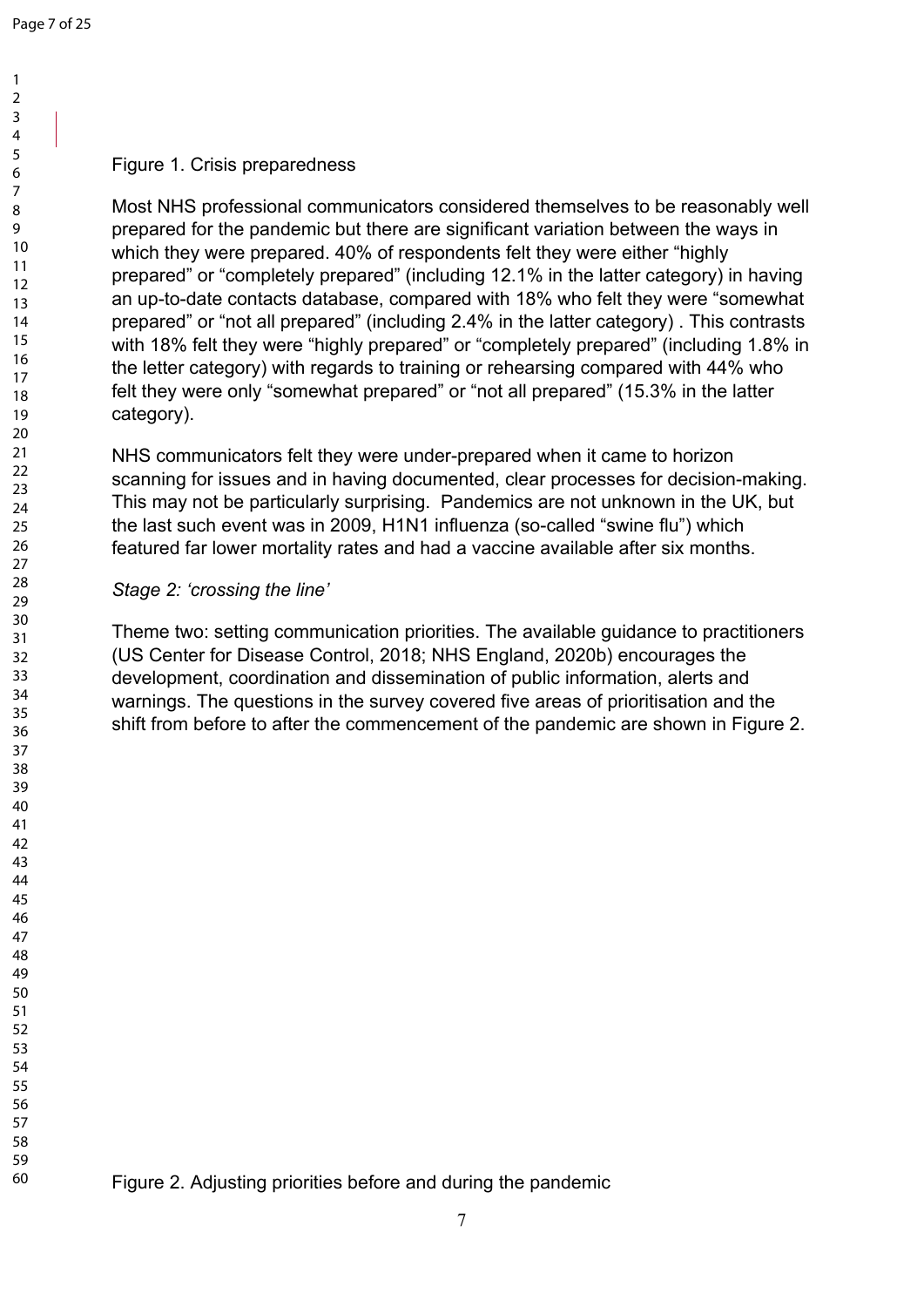The primacy of factual public information was re-enforced during the pandemic. Behaviour change was prioritized to the point where it almost overtook stakeholder engagement and indeed did so for 'systems' respondents (that is, those larger collectives of health organisations, often locality wide and which include all services). Staff behaviour change took on the steepest change, overtaking reputation management. The qualitative comments confirmed that communicators did not have to defend the reputation of the NHS since the media and the general public were very supportive of it as an institution.

Theme 3: stakeholder prioritisation. Despite the overall increased hours devoted to communication during the pandemic, it does not appear that communicators make major 'during' the pandemic stakeholder targeting adjustments. However, breaking this down by organisational type reveals significant differences as Figure 3 shows.

## Figure 4. Comparison of stakeholder focus during crisis

The striking features here are that communication with central organisations (Arms Length Bodies (ALBs)<sup>2</sup> and Regulators) experience no change and that ambulance service communicators significantly increased the amount of time communicating with the media whereas others decreased their contact or it remained the same. The outlier is the more than doubling of 'system' communication with partners, indicative of the fact that communication is centralised during a pandemic (NHS England 2020a).

Theme four: work and time. In common with other NHS workers, communicators worked longer hours than they typically worked before the pandemic. Overall working hours increased by about 25% rising from an average of just over 41 hours a week to just over 51 hours a week. The most affected, Band 8d, worked almost 40% more hours increasing from 43.46 to 60.71 per week. This last group of staff are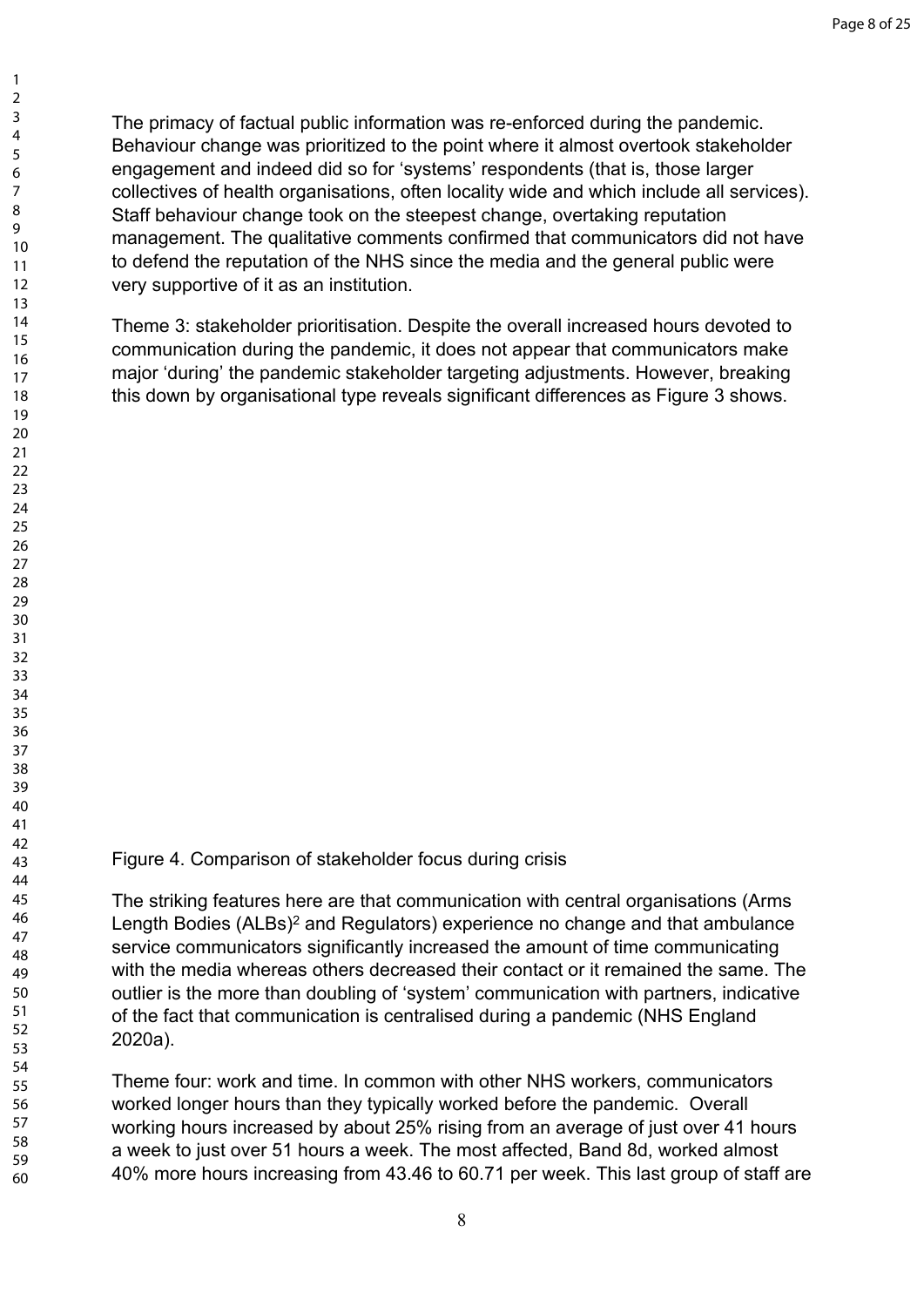There was a significant switch from on-site working to homeworking and a move to seven day working rosters to facilitate unbroken coverage. On average communicators spent three and a half days working at home with two days at their place of work with one and a half days off-duty each week. For many this work transition has been a large and positive step forward. Respondents to the survey referenced reduced commuting time and more family time as good reasons for home working. However, for others home working has not been as successful. They cited personal isolation, a loss of work-life balance, a negative impact on family life and a tendency towards an unhealthy, sedentary, desk-based lifestyle. One wrote of the "complete blurring of any lines between weekday/weekend, day/night, at work/not at work."

## *Stage 3: Pandemic peak*

As the pandemic reached its peak at the end of March 2020 there were significant changes.

Theme five: channels and tactics. Some change was predictable and driven by risk and legal restraints, such as the constraints on face to face meetings, but other changes were less so. Figure 5 benchmarks each communication channel at 50 (pre-pandemic levels) and shows the comparative increase and decrease in use.

Figure 5. Channel use before and during the pandemic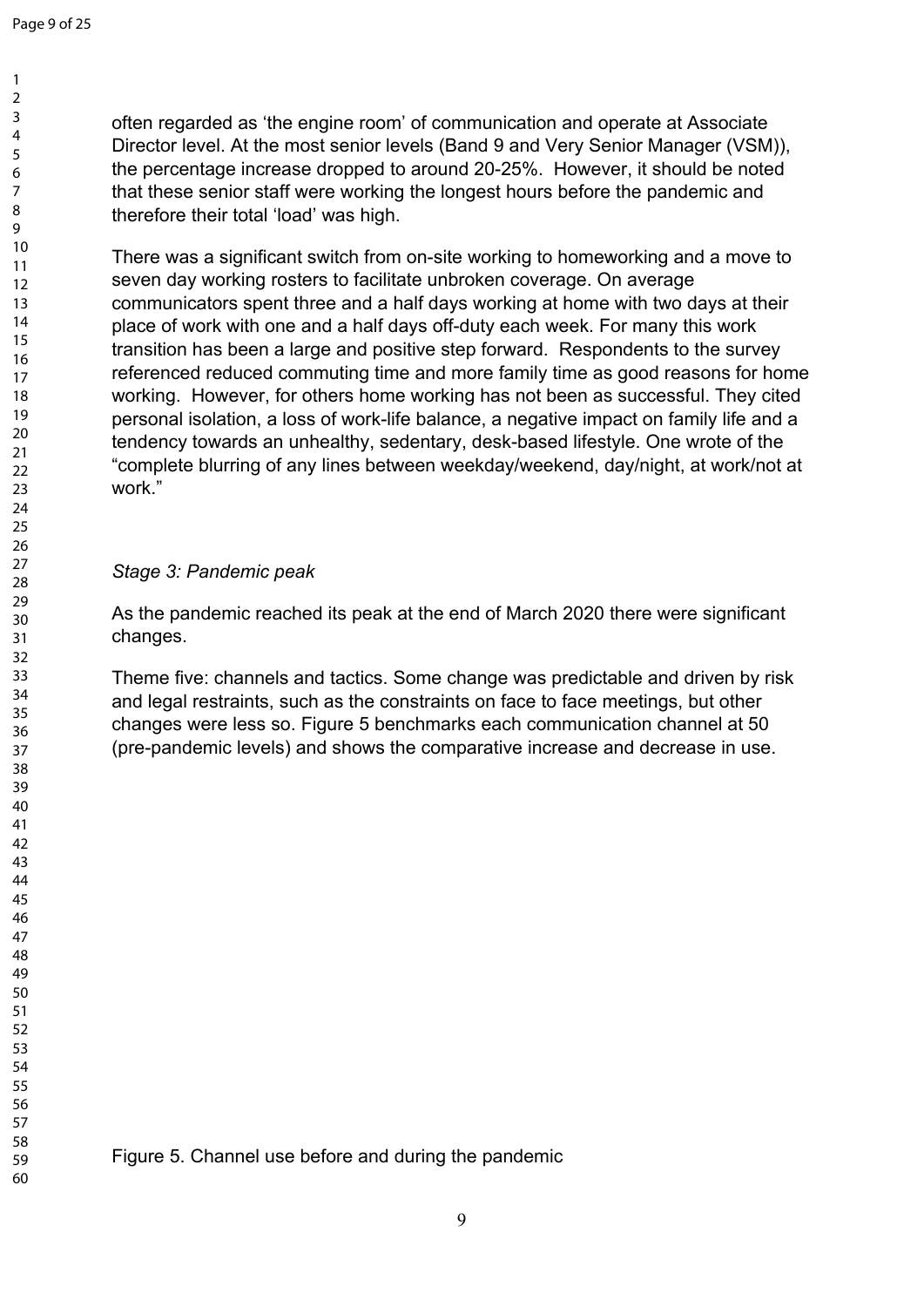The use of mobile communication - text messaging, audio and video calling and conferencing - almost doubled, rising from the "pre-pandemic" benchmark of 50 to a "during-pandemic" rating of 92.5. Other digital communication, including web, intranet and social media also saw significant increases whereas print decreased from 50 to 41.

Respondents were asked which single communication tool and tactic they thought were most and least effective during the pandemic: this was deliberately unprompted in order to capture 'top of mind' responses. Most effective tools mentioned were: social media, predominantly Facebook (mentioned by 17.9% of respondents), increased use of virtual meeting technology such as video conferencing (mentioned by 14.3%) and daily staff communication bulletins and regular briefings from a visible chief executive (mentioned by 13.6%). The proliferation of new, closed staff Facebook groups was commented on by many respondents and was widely deemed to be very effective.

"We have been trying to get a staff Facebook page off the ground for ages and it has now become a really effective comms tool, particularly for clinical staff."

Other effective tools included: webinars, virtual engagement meetings to replace traditional face-to-face engagement with staff and stakeholders, the use of explanatory videos to save staff and others from reading lengthy documents and, the establishment of a daily "battle rhythm" that gave structure and predictability to communication activities during the height of the pandemic.

More 'traditional' tools and tactics were regarded as being least effective. Face to face communication was mentioned by almost 20% of respondents, traditional media briefings were deemed ineffective by 17.8% of respondents and posters and pop-up banners by almost 10% of respondents, in part because the key messages were changing very rapidly.

A significant number of respondents thought all-user electronic briefings were very effective, whereas a similarly significant number felt all-user emails were not. The explanation here may be that short, sharp, well-written and well-presented electronic briefings have great impact while lengthy and often dull all-user emails are rarely read. NHS communicators increasingly recognised that busy staff were more likely to watch short video "explainers" than to read lengthy documents.

Figure 6 below shows those channels and tools that were categorised as being in the top five for most effective, least effective and most innovative.

| <b>Most Effective</b> | ℅    | <b>Least Effective</b> | ℅    | <b>Most Innovative</b> | %    |
|-----------------------|------|------------------------|------|------------------------|------|
| Social media in       | 179  | Face-2-Face in         | 19.4 | Videoconferencing/     | 33.3 |
| general               |      | general                |      | MS Teams               |      |
| Video-conferencing    | 14.2 | PR/Press/media         | 17.8 | Facebook Staff CUG     | 11 1 |
| (e.g. Teams)          |      | briefings              |      |                        |      |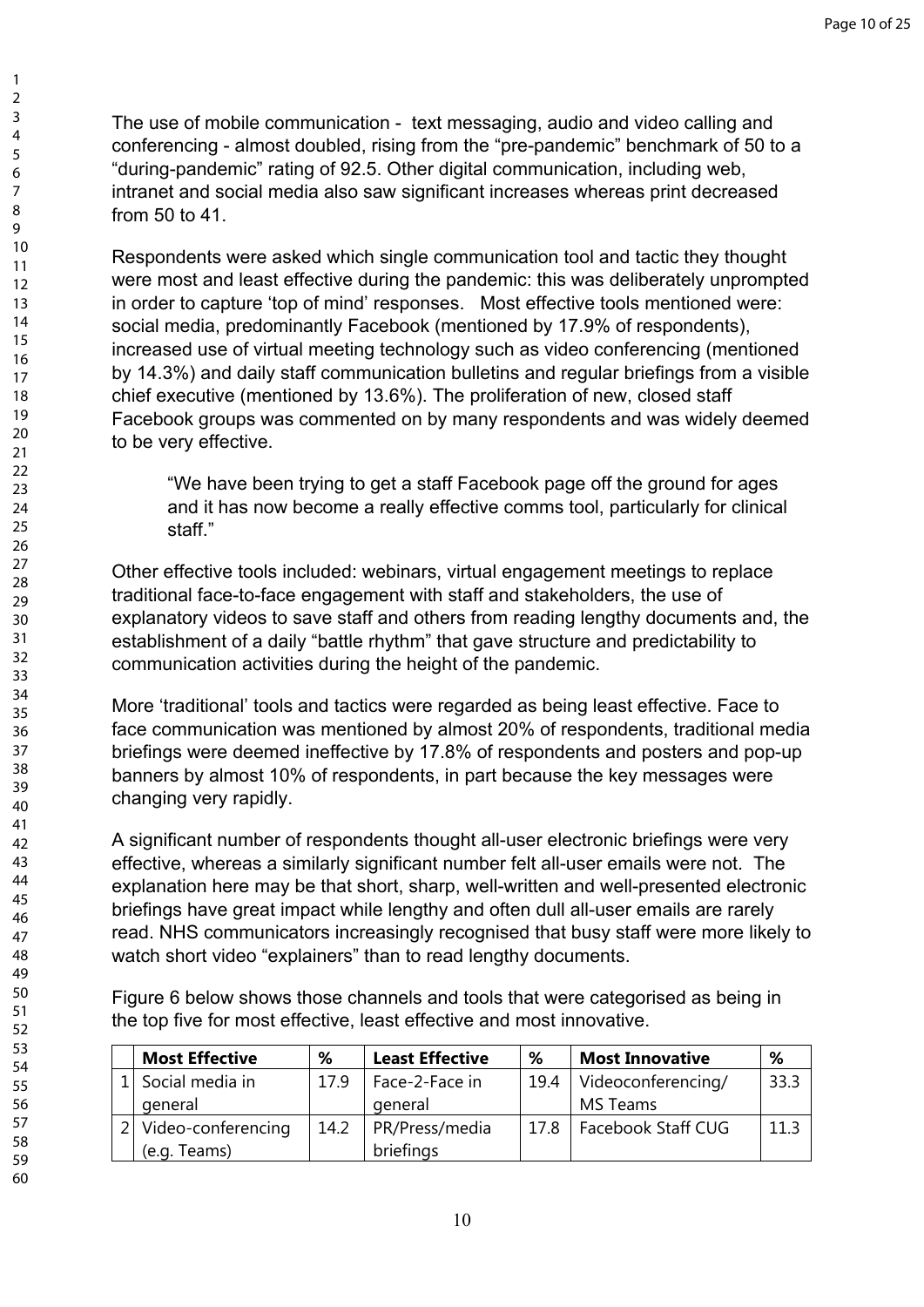| 3  | Bespoke e-briefings   | 13.6 | Global emails         | 14.7 | Other video/virtual   | 09.3 |
|----|-----------------------|------|-----------------------|------|-----------------------|------|
|    |                       |      |                       |      | meetings              |      |
| 4  | Facebook (Staff       | 09.9 | <b>Posters</b>        | 09.3 | WhatsApp              | 06.6 |
|    | CUG <sub>S</sub> )    |      |                       |      |                       |      |
| 5. | 'All Hands' Emails    | 08.6 | <b>Staff Intranet</b> | 03.9 | Webinars              | 04.7 |
|    |                       |      |                       |      |                       |      |
|    | <b>Total Top Five</b> | 64.2 | <b>Total Top Five</b> | 65.1 | <b>Total Top Five</b> | 65.2 |
|    | Response (162/166)    | 64.2 | Response (129/166)    |      | Response (150/166)    |      |

Figure 6. Most and least effective and most innovative channels and tools for communication during the pandemic

The other three themes under Stage 3 can be categorised as key influencing factors during the pandemic.

Theme six: national communication leadership. NHS professional communicators were asked a) if nationally provided communication content had been valuable, b) the national coronavirus communication strategy had been effective c) national command and control of communications strategy had been appropriate and d) the national control of local messaging had been acceptable

50% of respondents felt the nationally provided NHS content and messaging provided during the pandemic was valuable compared with 13% who felt it was not. The most senior communication leaders (Band 9 and VSM) were more inclined (39%) to think this content was not valuable and there was some criticism that national messaging and content was not always timely.

 "One of the biggest challenges we continue to face is the lack of notice we receive for big announcements"

On the national communications strategy, opinions were more evenly balanced, with 35% of respondents agreeing that it had been effective while 38% disagreed. However, the percentage of respondents who felt the national strategy had NOT been effective jumped to 57% among the most senior communicators (Band 9 and VSM). While it might be thought that that these most senior managers might be involved in developing this strategy, as has been explained earlier, the NHS consists of 400 semi-autonomous organisations in a loose federation. Under the powers given to NHS England in an emergency, the centralised approach debars senior communicators in other parts of the system from being involved in strategy development.

"The biggest challenges, and there have been many, throughout this process have been around changing guidance and facts, or a need to communicate processes which everyone knows will change in a day or two".

The issue that generated most discussion was centralised "command and control" of NHS communication. NHS England announced in early March 2020 that coronavirus had been declared a level four national emergency and under the NHS England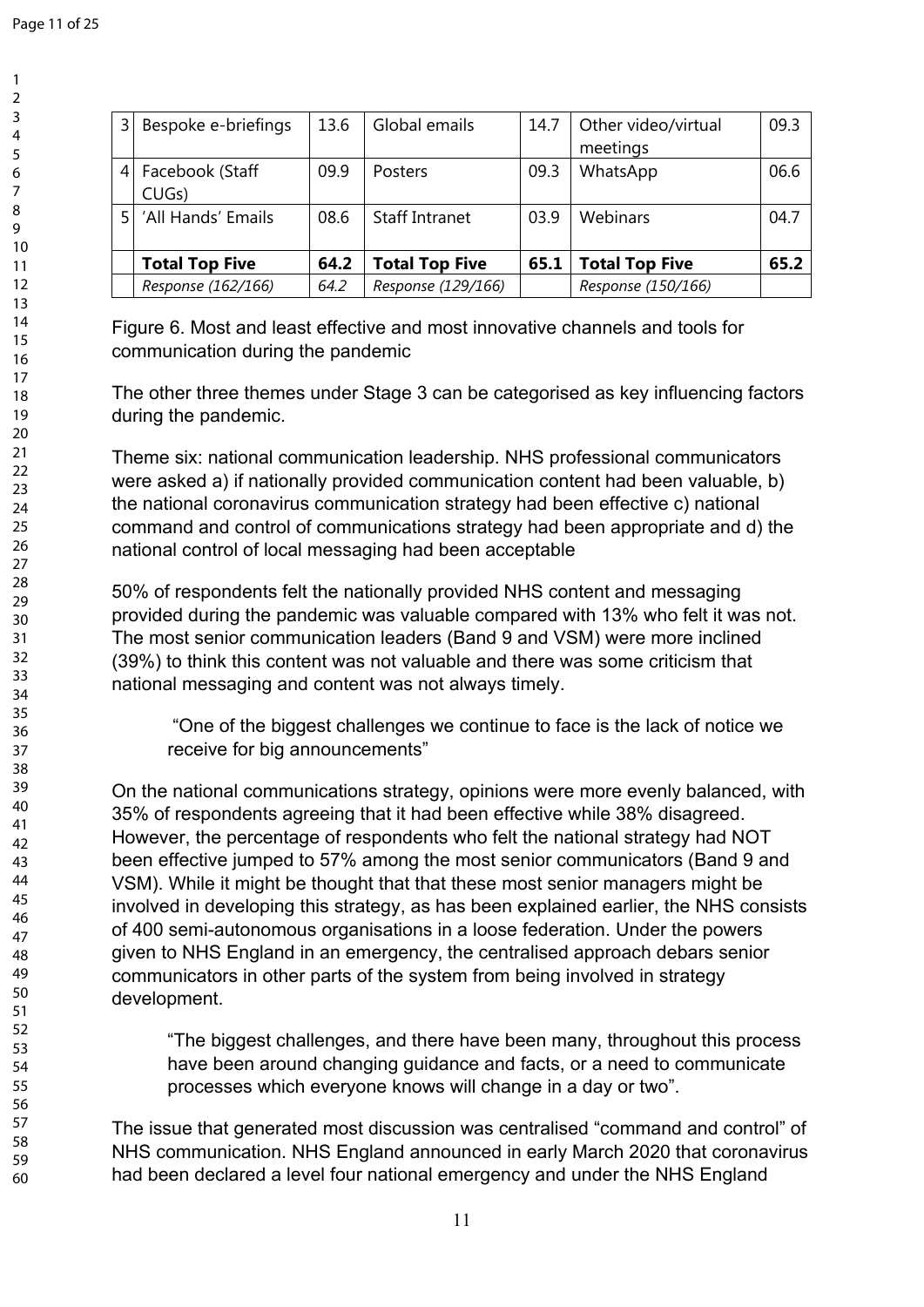Emergency Framework (NHS England, 2020a) NHS England (national) can take command of all NHS resources across England and that this will be actioned through regional teams.

The purpose of command and control is to ensure consistency of message, unity of voice and that the duty under the Civil Contingencies Act to warn and inform the public is fulfilled. 41% of respondents felt the application of national command and control of communication strategy and activities had not been appropriate, but almost the same percentage (37%) felt the reverse. Once again, the most senior professional communicators (Band 9 and VSM) were more inclined (57%) to the negative view. Additionally, the weight of detailed comment was clearly troubled by the *way* command and control had been applied.

 "Biggest challenge NHS communicators face at Foundation Trust level is the misuse of 'command and control' from the centre".

Others offered a more nuanced response which recognised the need for command and control, but raised questions about its application.

Front line NHS communicators often found it took an excessive amount of time to sign off a proposed local communication initiative.

"I think NHS England/Improvement have to think about their role in NHS communications. We found them really hard to deal with and their sign off process far too slow,"

There were, however, some strong counter views including:

 "I do find the criticism of national NHS/Government communications particularly from provider communication leads - a bit over the top. The criticism comes with hindsight - and, speaking as a communications lead for a large London hospital, the pressures/demands on me are no way near what they are at a national level."

On the question of whether the national control of local messaging had been appropriate, 50% of survey's respondents felt not, while 29% felt it had been. Among the most senior communicators, the percentage rose significantly to 71%.

"It did not help that NHS England / the Department of Health and Social Care felt that they knew better than us HOW to do OUR jobs locally."

Theme seven: local senior management teams. In contrast with the linkages with national communication bodies,

"communications has been more appreciated by (local) senior leaders over the last few months and they have looked to us more frequently for assistance and advice."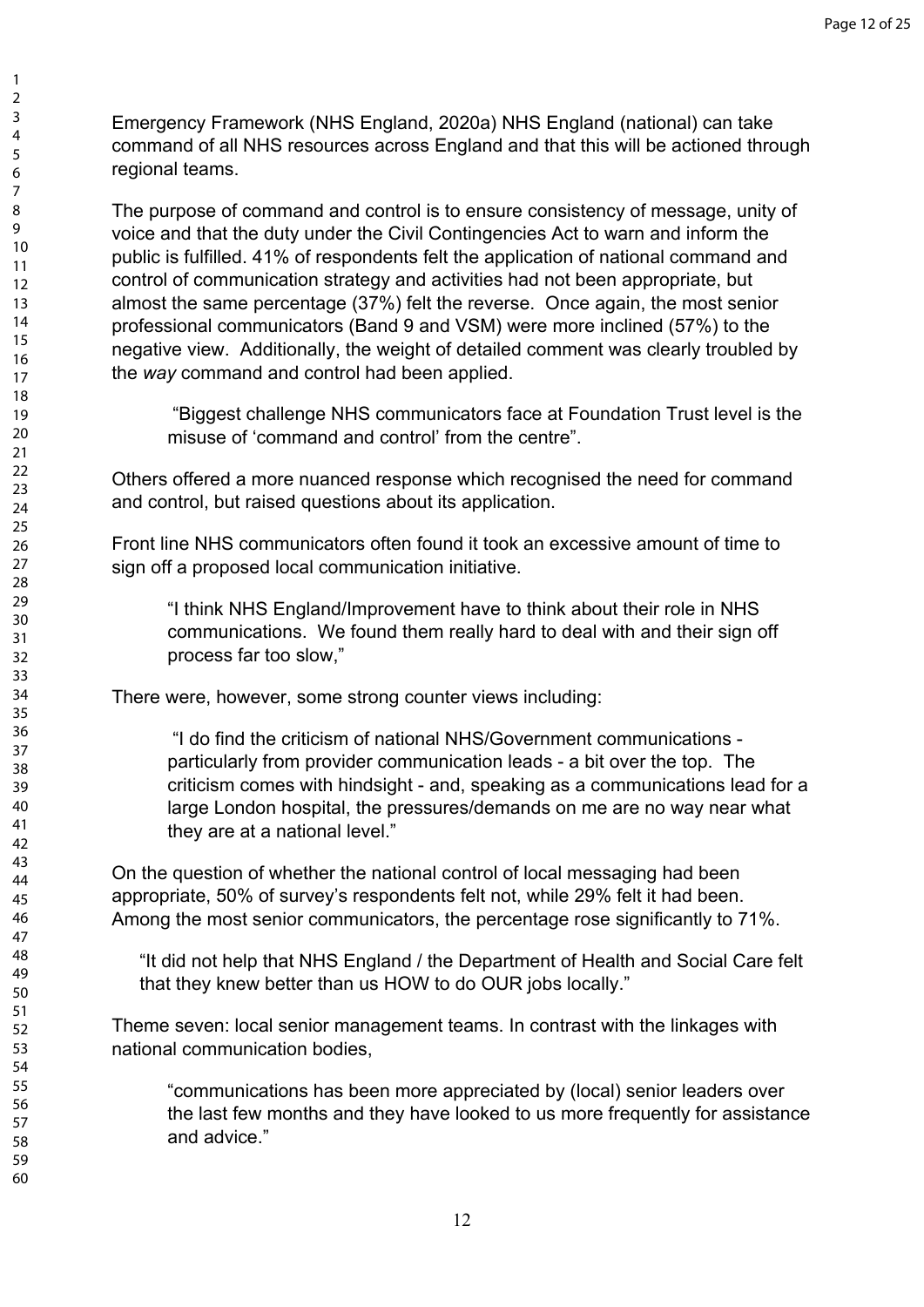Specifically, local senior management teams demonstrate: a) more active communications involvement (78.00%); b) faster decision-making (80.75%); and c) faster approvals (72.50%).

A part-explanation for senior teams' changed behaviour lies in increased communicator influence (77.5%) at the top table. It associates positively, for example, with speed of approvals. Where influence and/or active board involvement are less, approvals are slower. Most importantly, influence and involvement shape beneficial outcomes. Communicator influence, for example, alone explains: 16.70% of campaign effectiveness and 27.90% of communication results; and, combined with 'speed-of-approvals', 28% of efficiency.

Theme eight: other relationships. The pandemic appears to have driven a notable improvement in relationships between NHS communicators and the professional groups with whom they interact, see Figure 7.

Figure 7. Improvements in relationships during the pandemic

Relationships appeared to improve most in organisations that were relatively well prepared for the pandemic crisis and there was an alignment with higher levels of job satisfaction: those who reported higher levels of job satisfaction also reported improved relationships.

"The pandemic has galvanised our partnership approaches"

Respondents also felt the pandemic provided a single focus of activity that created a "sense of one team working together".

"Having one priority and sufficient resource to do it justice was delightful."

*Stage 4: subsidence of the first wave*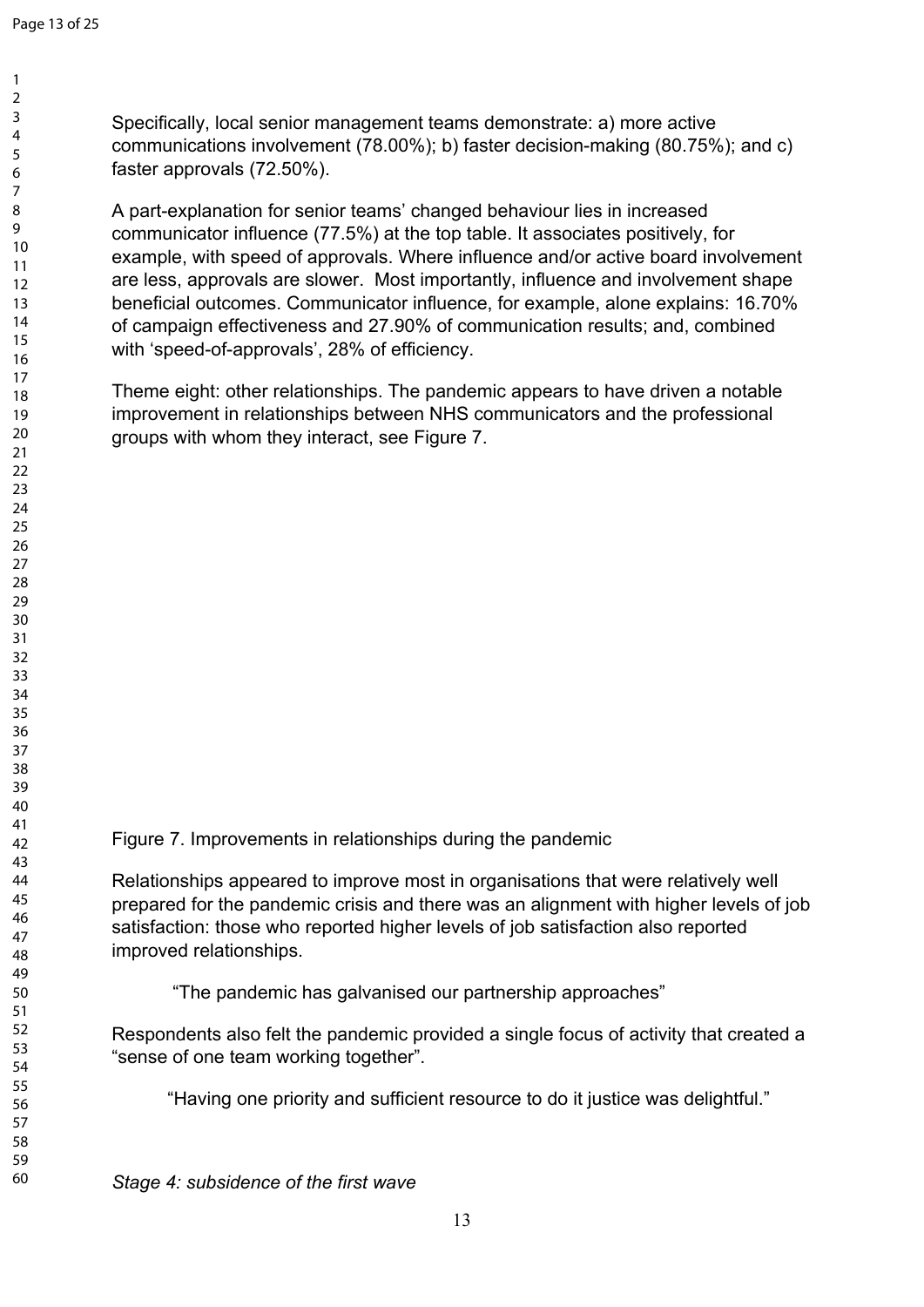The survey instrument was administered when the first wave of the pandemic was subsiding and in the last part of the survey, respondents were asked to reflect on the first 90 days of the pandemic. Two themes were covered.

Theme nine: personal effects relating to stress and job satisfaction. In comparison with pre-pandemic levels, both stress (29.70%) and job-satisfaction (30.36%) increased during the pandemic. There is no clear relationship between these figures.

On job-satisfaction, there are limited, but significant associations between seniority and job-satisfaction (the more senior the individual the higher the level of increased job satisfaction). The effect, however, is individually contingent with homeworking impacting negatively on job satisfaction directly by a moderate association. There are also indirect effects via weakened relationships with both colleagues and other NHS communicators caused by issues such as the intensity, immediacy and volume of work.

Job stress increases by seniority in the grades below Band 9 (37%); and by organisational-type, among commissioners/regulators (40%+, both cases). For levels of stress, there are linkages with national strategy; command-and-control and local message-control and associations with increased community stakeholder contact over these issues, and working-time during the pandemic.

Theme ten: outcomes - performance and its enablers. NHS communicators believe their activities have achieved positive outcomes. Procedural components such as tools, channels and technologies and creative execution marginally out-perform hard outcomes such as stakeholder access and communication results. Notably, there is broad consensus that, during-pandemic, communications teams have performed both more efficiently and more effectively. (Nearly 80% somewhat/strongly agree both cases).

In the free comment section, respondents were asked to review whatever aspect of the pandemic they wished, but specifically what changed over the 90 days. The results are categorised by changes for individuals, organisations and the NHS system as a whole with the top five for each provided in Figure 8. The profundity of change is summarised by this quote:

"Everything! Moving from a focus on our financial problems and need for a future in a hospital chain to focus on a nimble response to system needs, treating cancer patients, moving just about every clinical service to a different location on site to separate screened and unscreened patients."

|   | <b>Personal</b>   | %    | Organisational              | %    | <b>Wider NHS</b> | %    |
|---|-------------------|------|-----------------------------|------|------------------|------|
|   | Homeworking       | 31.4 | Homeworking (joint          | 14.7 | NHS value        | 15.8 |
|   |                   |      | first)                      |      |                  |      |
| ∍ | Intensity/ impact | 11.4 | Technology (joint<br>first) | 14.7 | Agile working    | 11.6 |
|   | Span: ops         | 11.4 | New modes of                | 11.5 | Technology       | 09.6 |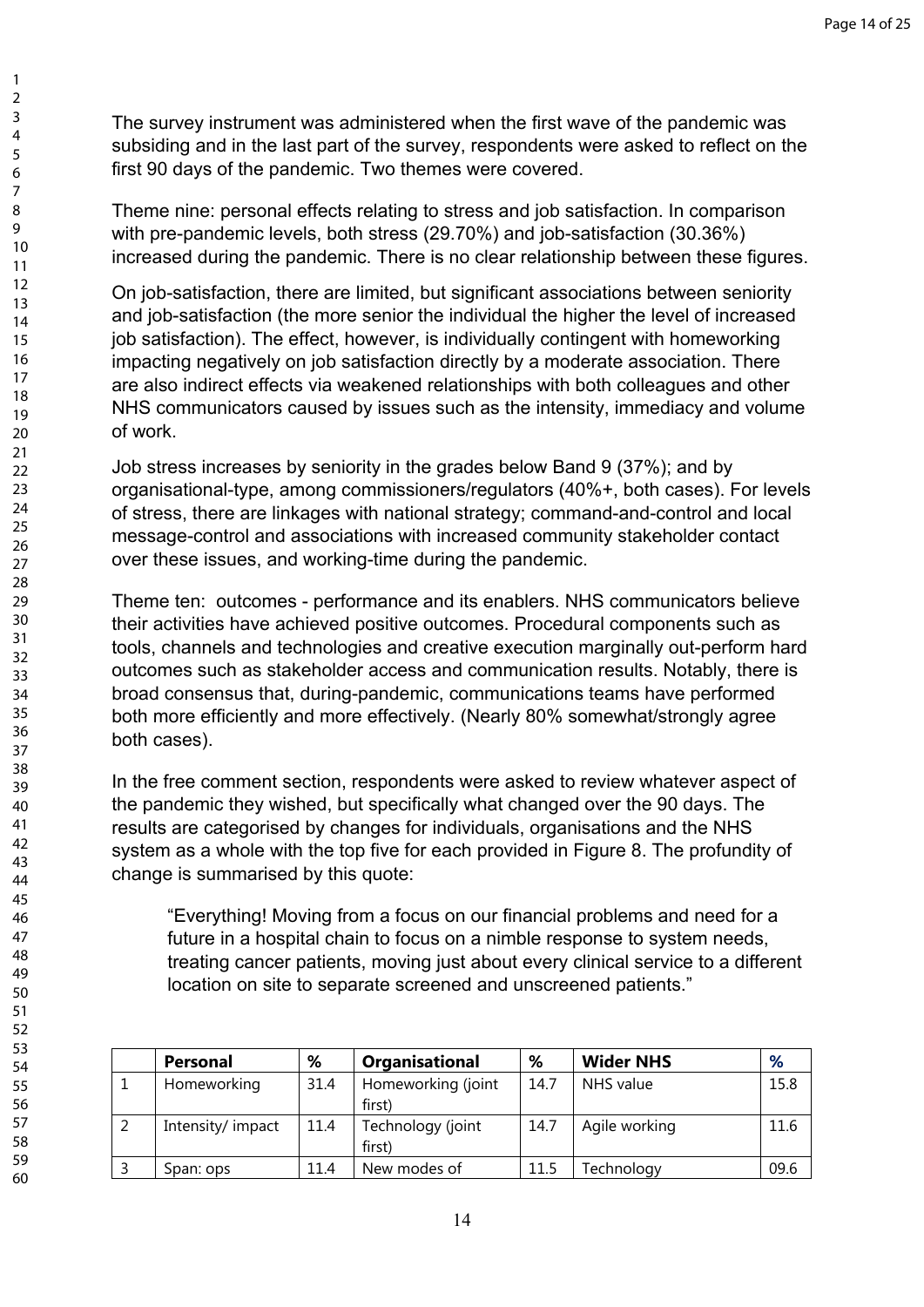|       | involvement                    |      | service delivery (joint<br>third) |      |                                 |      |
|-------|--------------------------------|------|-----------------------------------|------|---------------------------------|------|
| 4     | Homeworking<br><i>issues</i>   | 07.2 | Agile working (joint<br>third)    | 11.5 | Partnership working             | 07.5 |
| 5     | Appreciation of<br>comms value | 07.2 | Culture (joint fifth)             | 06.1 | National command and<br>control | 05.5 |
| $5 =$ |                                |      | Productivity (joint<br>fifth)     | 06.1 |                                 |      |
|       | <b>Total Top Five</b>          | 68.6 | <b>Total Top Five</b>             | 64.6 | <b>Total Top Five</b>           | 50.0 |
|       | Response                       |      | Response (164/166)                |      | Response (146/166)              |      |
|       | (166/166)                      |      |                                   |      |                                 |      |

## Figure 8. Top five changes during the pandemic

For individuals the most significant change, to home-working, was for some a benefit, but it brought significant issues (fourth ranked). The second ranked change, intensity, includes a complex, individually contingent value-equation. For some it has been a generative experience "I feel more prepared and able than ever to do my job", for others, change has lost its initial energising rush: "work is overwhelming and whilst incredibly rewarding at the outset of COVID, less so as the daily grind returns".

For organisations homeworking and technology are ranked as the joint top changes with video-conferencing featuring most often. Joint third, new modes of service delivery and new-modes of working indicates the pandemic's transformative and 'disrupter' effects which had many positive effects, but also brought adverse consequences such as de-prioritisation of many services and projects, including elective surgery, which has emerged as a major issue.

For the wider NHS, its perceived value has increased, but this hides both positive and negative connotations. Without doubt, "the pandemic has strengthened the reputation of the NHS (which is) more respected… the public values the NHS more… broader appreciation and gratitude." Characterised by "almost a feeling of reverence", the NHS has been pedestalised in national esteem.

Communicator-optimists hope this exalted status lays foundations for "better public understanding of the complexities of delivering modern healthcare." However, pessimists see it as risk-laden: "the public has reminded itself why it loves the NHS – presenting a longer-term problem for anyone who wants to change things." It also impacts on the expectations placed on the NHS which have been heightened, potentially dangerously so in terms of service provision and quality.

The free comment section also encouraged observations on innovations during the pandemic, how communicators will change their leadership/management and delivery of communication as a result, and on the next big challenge for the NHS.

The results can be summarised as providing four agendas for action. First, the *immediate* requirement to remain on full crisis communication alert for future COVID waves and a much-heightened 'winter impact' among susceptible groups.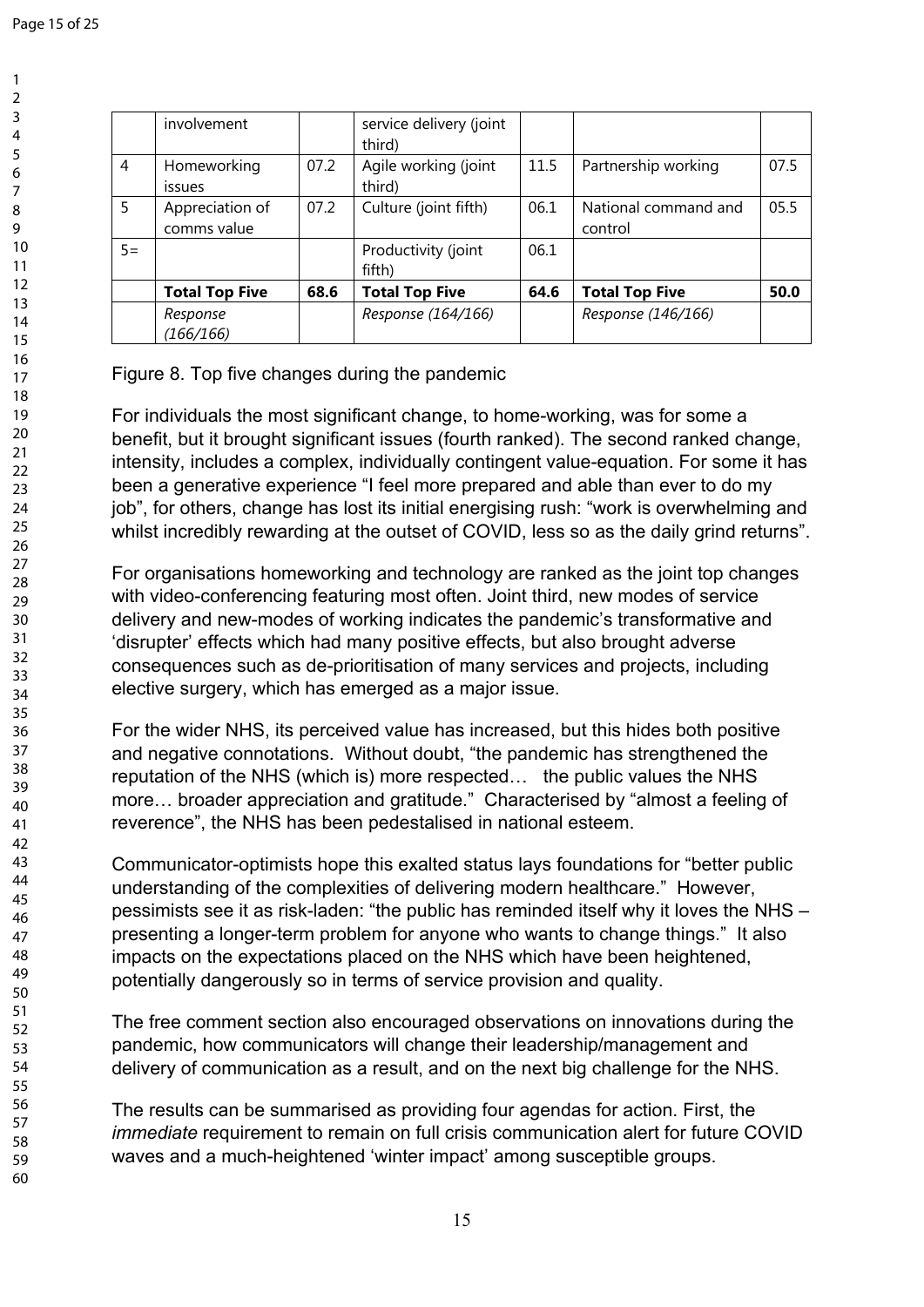Second, a *risk* agenda which includes a) winning public consent for the 'new normal' of a 'very different post-pandemic NHS'. b) crafting and investing in strong 'public health messaging' to manage an anticipated demand surge (many services, for instance elective surgery, will play 'catch-up' while others, for example, mental health, will be required to address on-going pandemic consequences; c) expectation management to retain public confidence and protect reputation. Put succinctly, "the media and public will start turning on the NHS as we are unable to meet expectations of restoring services and seeing people as quickly as they hope."

Third, a *continuous change* agenda which involves; engaging and sustaining commitment among an 'exhausted workforce'; sustaining innovation in the face of 'increasing governance' and the 'digital equalities gap'; promoting and embedding agile and flexible working in teams and in cross-organisational collaboration; reduced administration ('biggest change = reduction in meetings'); and accelerated digital technology adoption.

Fourth and finally, a communication *functional* agenda which consists of a) re-setting the relationship with 'frustrating, hard to deal with' national communications to ensure best preparation for any future at-scale waves and pandemic events; b) building on the attractions of change to recruit and retain 'high-calibre' communications staff; and c) resisting a return to the 'shadows' via consolidation of communications' hard-won recognition as an 'essential service'.

# **Discussion**

The data gathered provides opportunity for extensive and extended discussion and space limitations demands that this section is necessarily selective. The discussion again follows the four stage chronology picking out a number of topics for further elaboration.

## *Stage 1: crisis preparedness*

The literature (Coombes, 2019; Staupe-Delgado & Kruke, 2018; Amirkhani et al, 2016) and practitioner guidance (WHO, 2005) suggests that risk assessment, resources and preparations that enable optimal performance are crucial in the crisis preparedness phase. The results indicate that the English NHS was reasonably well prepared overall. It is unsurprising that the best scores were associated with up to date contacts/data based and capabilities: partly explained by the fact that the NHS is a bureaucratic and regulated system with administrative processes that are developed and embedded. Relationship links and 'pathways' both within and without the service are generally well-established and processes for communicating with patients and the community formalised. It is clear this served the communication community well and is counter to many anecdotal stories in other kinds of organisations about difficulties in obtaining definitive contact lists and data-bases.

The findings on preparedness capability are also unsurprising. In many sectors, a communication crisis is the exception. In the NHS it can be one emergency call away. It is well used to dealing with death, accidents of scale and service errors that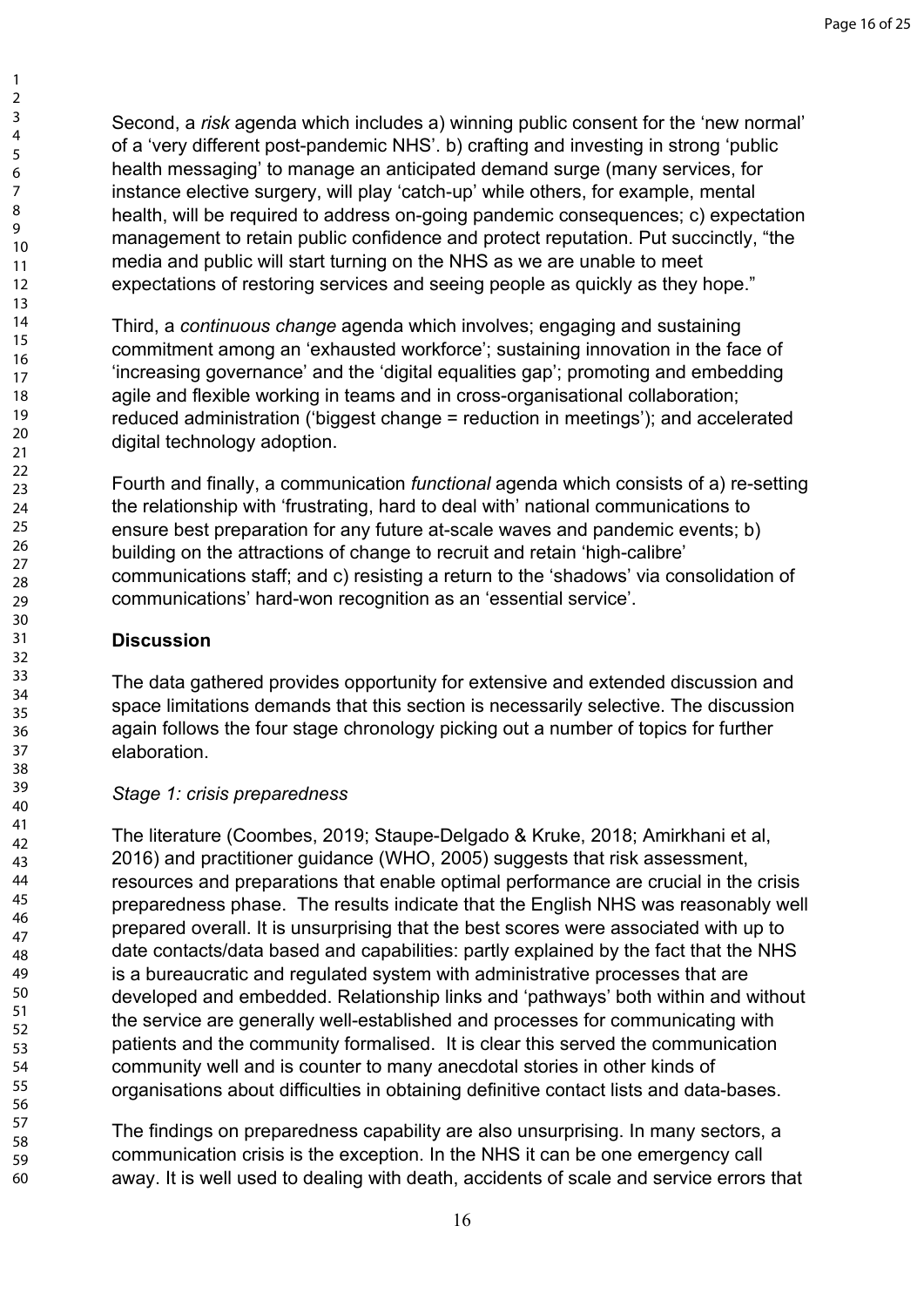> 59 60

have critical consequences. Crisis prevention and handling is the everyday normal. This may also explain why training and simulation scores the lowest. The NHS is perpetually in training for crises, but, in common with other public services in the UK, although a pandemic had been anticipated in the national emergency plan, its importance had been downgraded and therefore no specific outbreak training had been undertaken and this possibly explains some of the problems with 'command and control'.

Overall, being prepared for the crisis set the campaign 'tone'. Good preparation associates positively with: communicators' ability to influence local organisational boards; better overall campaign efficiency and greater effectiveness. However, those who were 'not at all' prepared were adversely affected by the positives just mentioned.

## *Stage 2: 'crossing the line'*

As the pandemic struck, NHS communicators rapidly had to prioritise their communication goals and stakeholders and restructure working practices.

Loud and Simpson's (2017) review of best practice recommends that duringpandemic communication priorities should be to maintain institutional trust and stimulate uptake of preventative measures as antecedents of outbreak control. This approach appears to be embedded in the UK Government's original messaging: institutional trust + preventative behaviour = outbreak control translated into the three part slogan 'Protect the NHS (a trusted institution), Stay at home, Save lives'.

Seven different types of organisations were surveyed and normally they have different communication priorities. However, on the whole, during-pandemic NHS communicators increase emphasis on both public information and behaviourchange. This is very much in line with NHS England's (2020a) injunction and is facilitated via the command and control structure: local communicators were not only compliant with command and control directives on priorities, they were supportive of them. There was little objection to the overall direction set centrally, the discontent, especially among the most senior communicators in local organisations, was around not recognising the importance and relevance of local knowledge, cumbersome processes and poor timing.

Concerning stakeholder selection and targeting, the literature and guidance on pandemic health communication is conflicted. For example, in the US, Crisis and Emergency Risk Communication (Hewitt et al, 2008) recommends a standard approach to public communication. Others, (Loud & Simpson, 2017; Crouse-Quinn, 2008) recommend a differentiated and tailored approach. As already shown, this debate is played out in the issues around NHS national level control of local messaging. The results show there were significant differences in shifts in stakeholder selection and targeting based on organisational imperatives, but they do not show any shift to accommodate minority challenges. This is borne out by UK media reports at the end of April that "people from a BAME<sup>3</sup> background make up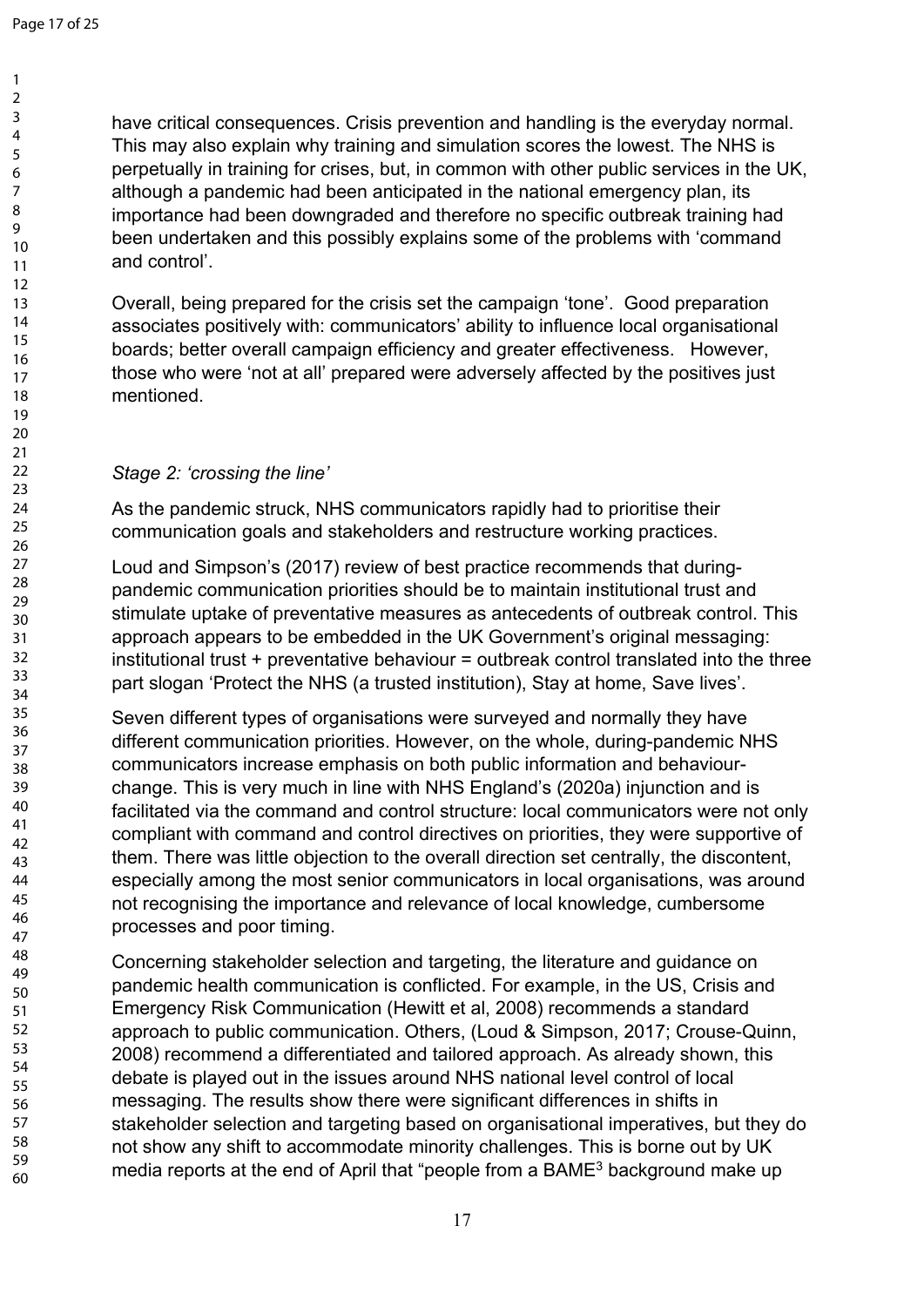about 13% of the UK population, but account for one-third of patients admitted to hospital critical care units" (Cookson & Milne, 2020). A fact encapsulated in what has become a popular aphorism about the differential impacts of Covid 19 in the UK, "we may all be in the same storm, but we are not all in the same boat".

On the theme of work and time, it is noteworthy that the hardest pressed group in terms of increased hours is at Band 8d: Associate Directors. It is at this point where national policy and Board decisions are operationalised. Even though the 'load' is shared by already hard-pressed Band 9 and VSMs, as directives are received (sometimes at very short-notice and often in the form of lengthy and complex documents), the risk potential in getting the operationalisation wrong are significant. Operationalisation entails extensive and extended communication and this group of professionals are the pivotal point in the chain. The pressure is increased by the switch to tele or home working and to seven day rotas.

Operationally, the combined effects of long hours, switch to tele- or home working and seven day shifts are equivocal. Nonetheless, failure to evidence positive associations for homeworking, seven-day working, and longer hours is striking and could be gendered.

## *Stage 3: Pandemic peak*

During the pandemic peak a range of new channels and tactics were used and a strong wave of transformative innovation across the NHS was triggered. The findings answer calls in the literature for 'tools and tactics' guidance and they also highlight two opportunities for communicators to own, shape and lead.

First, video conferencing's potency, as pandemic communication technologyenabler, extends beyond home working and internal audiences. For example

"patient communication is the biggest innovation - the move to telephone/video conferencing has been a challenge for years and now within weeks it is commonplace."

Assuming it becomes the norm, video-conferencing offers a platform for many new public facing applications.

Second, effective innovation may be low-cost and incremental. COVID-specific closed-user groups (CUGs) on the Facebook platform achieved top-five 'nominations' for both effectiveness and innovation. Similarly, intranets: the fully collaborative, productivity-focused 4th-generation versions elicits support duringpandemic and offers significant collaborative potential.

However, there is a caveat to be added to technological transformation: it is not a universal panacea. It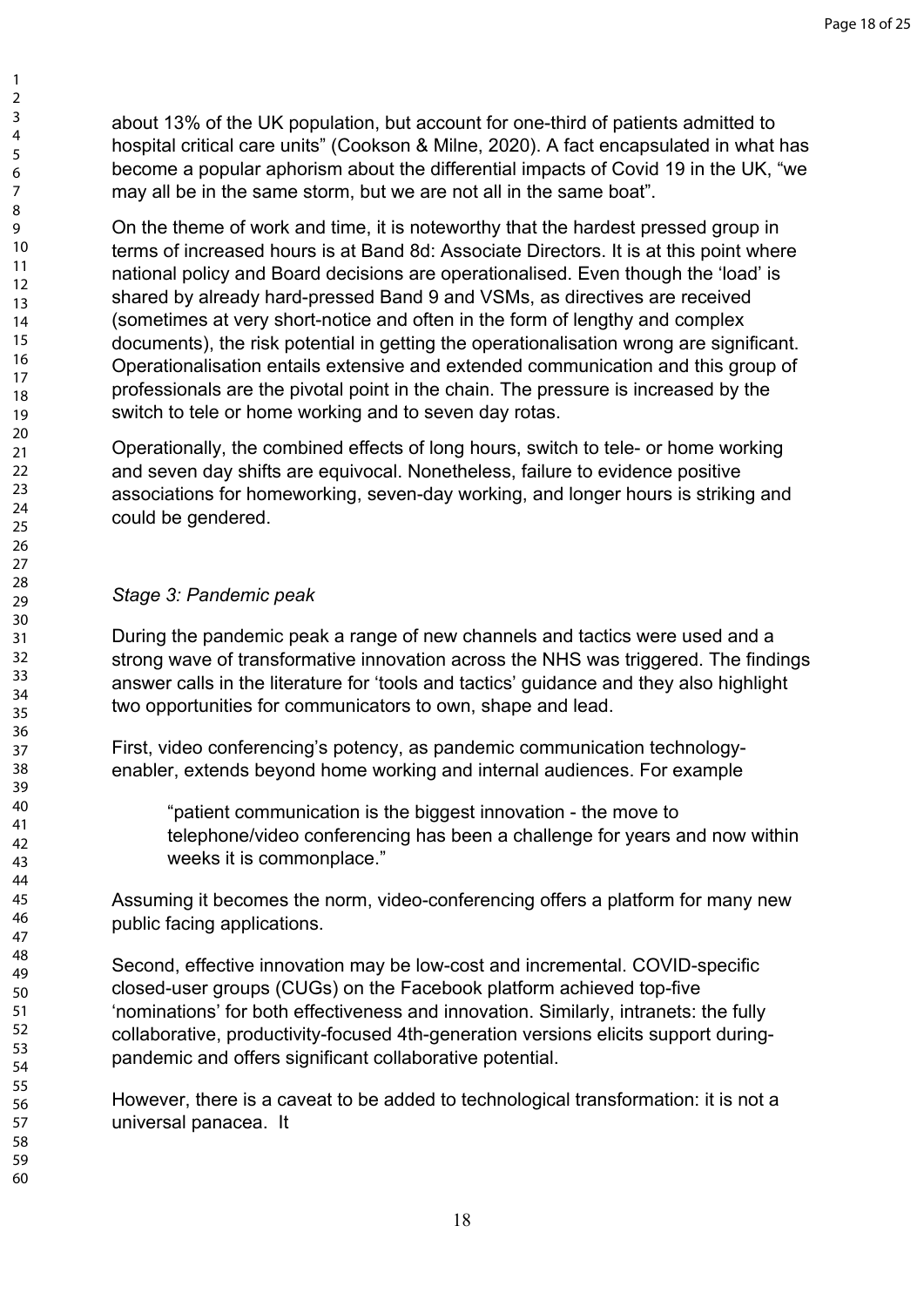"disassociates communication from face to face contact and relationshipbuilding with staff and presents huge barriers to gathering strong messages… The result is less rich and powerful communication."

On the *national communication leadership* theme, the lack of input to and influence over communication strategy by local and individual organisations is concerning. This is important because it suggests that national policy- and strategy-formulation neither secured shared goals with local teams nor harnessed the potency of a 3000 strong communications field-force. At a tactical level, while content and messaging was regarded as valuable, the timing issues betray a lack of understanding of the needs and operational realities of those at the local and organisational level 'sharp end'. In addition, the application of command and control and the implied 'we know best' and 'do as you are told' overtones did much to depress morale and alienate a skilled, dedicated and knowledgeable communication workforce to the extent that relationships have to be re-built.

As far as *relationships with others* theme is concerned, the results indicate that relationships emerge as a 'nexus' running throughout the crisis' constitutive fabric from its antecedents through to its diminution. The results demonstrate communicators' willingness and ability to embrace change and to see it as a positive. Given the inertia that characterises the NHS, institutionalised through its structures, the power of professional interests and regulatory systems, this zest for change is relatively rare. At all levels, communicators celebrated the "tearing down of barriers", a reduction in bureaucracy and the development of streamlined local approvals processes both intra and inter organisation during the pandemic with 82% feeling that management decision-making was generally faster. It is clear many viewed this as a unique opportunity to instigate rapid change and to embed some of the positive transformations that have emerged. Communicators emerged as catalysts for change and modelled that change in their own quickly re-engineered working practices. There was, however, a fear that positive, innovative change could easily be forgotten and the NHS could fall back into old, bureaucratic behaviours.

## *Stage 4; reflection on outcomes – performance and its enablers.*

With regards to *personal effects*, it has passed into the practitioner mythology that communicators thrive on deadlines and crises. The results show that job-satisfaction increased during the pandemic, despite respondents rating communication among the most stressful occupations. It is plausible to deduce from this that stress and job satisfaction can be positively correlated - the satisfaction that comes with doing something important and difficult, and doing it well. At the end of the pandemic they were left feeling "exhausted….tired and drained' and some, as noted earlier were ambivalent about prolonged home or tele-working. Interestingly the 'intangibles' of working under 'normal' conditions came out strongly as missing factors that affected them most when working at home: the incidental conversations, the water cooler moments when there was break from the pressure to chat about other things, the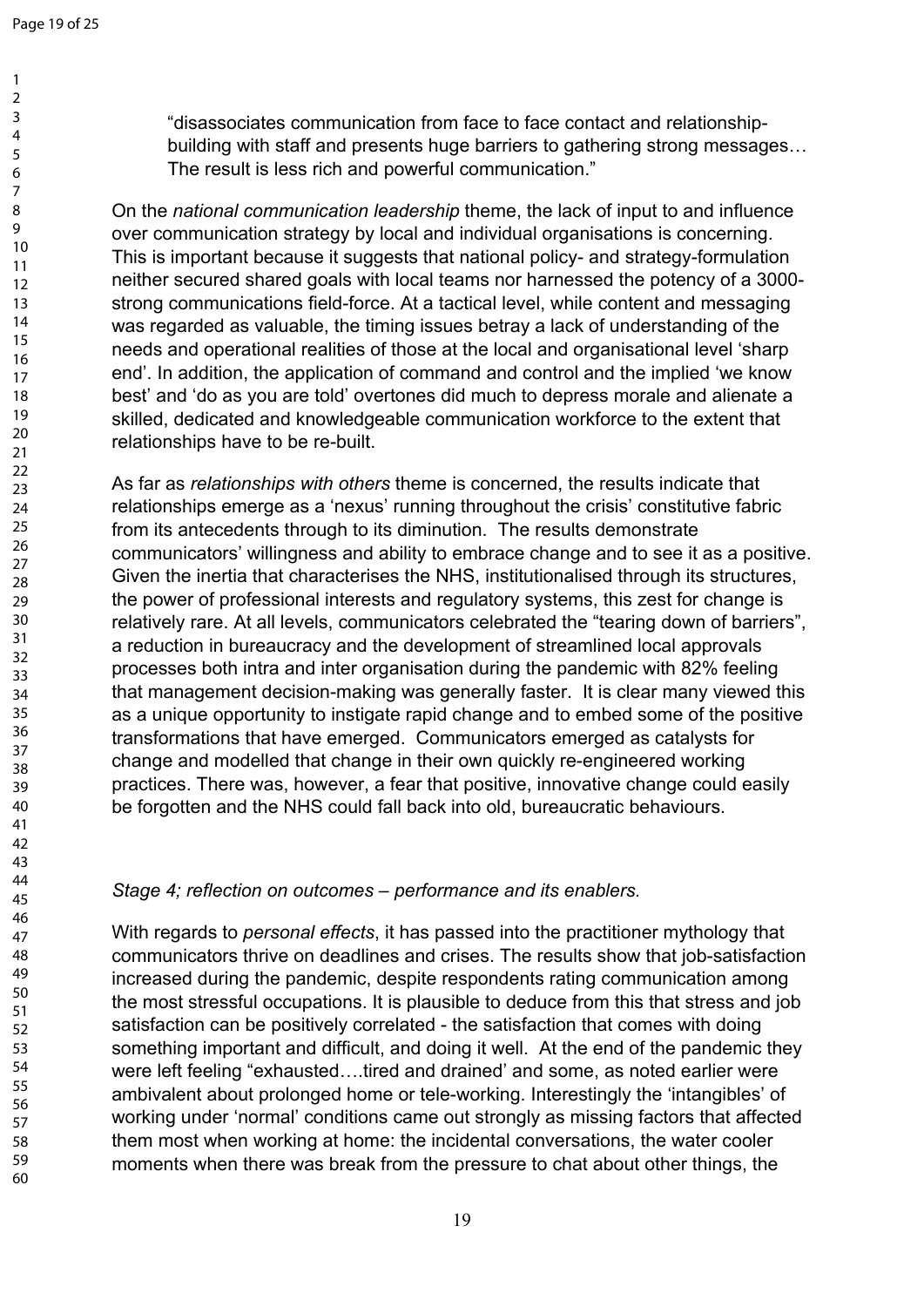feeling of being connected, all came over as being more than 'hygiene' factors. They are part of the business of being a professional communicator, who, to be functionally expert, needs to be embedded into the materiality of the organisation and its relationships.

Closely linked to the theme of job-satisfaction, reflection identified that duringpandemic, communication teams had performed efficiently and effectivity despite a lack of resources, mainly human, with some technology gaps. These communicators appeared to believe they had made a breakthrough in terms of being respected, included and regarded as trusted advisers by senior managers and of gaining the level of influence to be able to cut through cumbersome and obstructive decisionmaking and hierarchical processes. Their own self-respect and confidence has also received a boost. The pride in the quality of their work and the outcomes achieved despite the challenges, is palpable.

Focussing in more detail on the final area of the research, the free comment section, the views of communicators can be summarised under five words:

*Cohesion*: 'one clear focus' enabling staff "in the main to pull together".

*Commitment*: 'staff empowerment' and matching heightened 'morale', normalisation of 'flexible working' and 'staff redeployment'.

*Congruence*: greater 'system-' and 'partnership-working' and 'in the quiet spaces of …empty wards'.

*Creativity*: 'rethinking' of future delivery including online ('video/telephony'), 'reconfiguration of entire hospital services' supporting "health and social care providers to deliver services in different and new ways";

*Communication*: breaking new ground 'across organisations, partners, stakeholders' and 'across traditional boundaries.'

Communicators also had a very clear view on the various agendas for the future as outlined in the results.

# **Conclusions and recommendations.**

This article identifies a number of gaps which are addressed in this research. First, at the national level, there are pointers towards best practice in pandemic communication which are generalisable. Five stand out as being of note: the importance of rehearsal and training in pandemic preparedness; the prioritisation of honest, informative public information which in turn encourages changes in behaviour that assists in public protection; differentiated communication for different stakeholder groups; streamlined, de-bureaucratised and collaborative approaches to communication between national and local; support for 'engine room' communicators who bear the brunt of operationalising policy into communication products, and the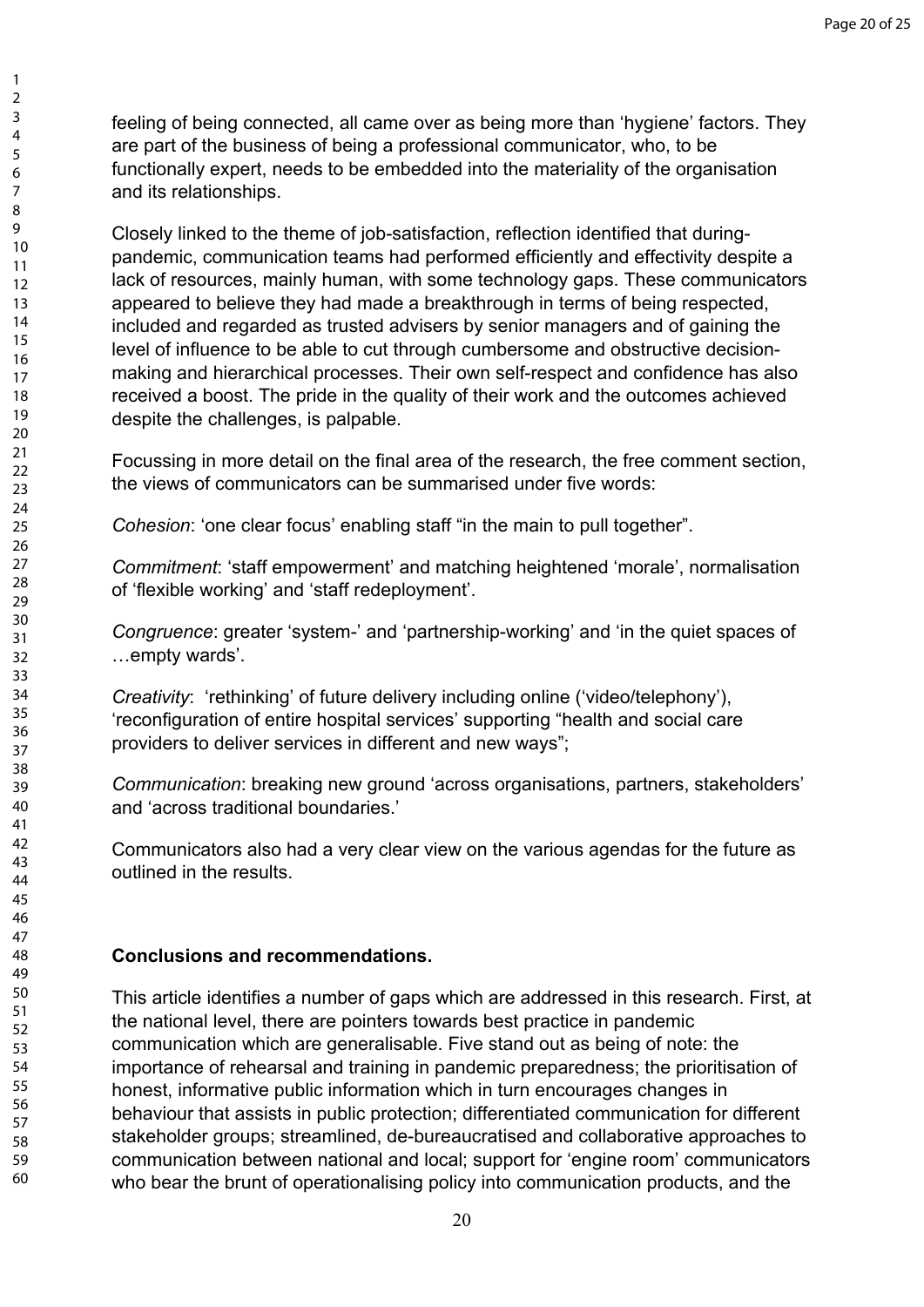importance of strong and extended formal and informal relationships being built before crises.

Second, the research has identified contemporary tools and the mix of those tools that health organisations need in order to serve their organisational and stakeholder needs, with mobile and digital coming to the fore, but also a recognition that minority communities have particular information needs which, if not satisfied lead to disproportionate health vulnerabilities.

Finally, this research has addressed the gap in the pandemic communication literature that treat communicators as peripheral actors. This study confirms them as major players, central in organisational decision-making and pivotal in generating health outcomes. Furthermore, it has provided a rare perspective of professional communicators *in* crises seldom captured and assessed.

The research provides the basis for a number of recommendations which are applicable not only to health, but to other sectors, especially those in public services structured into national, local and organisational levels.

During the pandemic, communicators were disempowered and frustrated by embedded systems, processes and practices such as cumbersome command and control processes and over-hierarchical internal approvals practices. It is recommended that these 'pathways' be reviewed and revised to be 'fit for purpose' and tested in national planning and rehearsal exercises.

A national information deficit has been identified with minority communities which has contributed (but is not solely responsible) to the pandemic impacts being more severe for them. This is reflected elsewhere in the world where disadvantaged communities appear to have suffered disproportionately. In future pandemic communication planning, it is recommended that additional consideration be given to the needs of minority communities and strategies and tactics developed to address them.

It is clear that the personal work and stress impacts on communicators of working through a pandemic has been particularly acute for those working at senior levels in 'the engine room', where policy is operationalised. This represents a significant risk to organisations, the system and the population. It is therefore recommended that additional resources at this level are built into emergency plans.

As part of what is called in the vernacular 'the new normal' there are some calls among communicators and organisational leaders to move to more on-line and home working, but there is ambivalence about this. It is recommended that a full review of the psychological and unintended consequences of this, such as communicators being unwoven from the fabric of their organisations, well as the efficiency and effectiveness impacts be undertaken before such a move is institutionalised.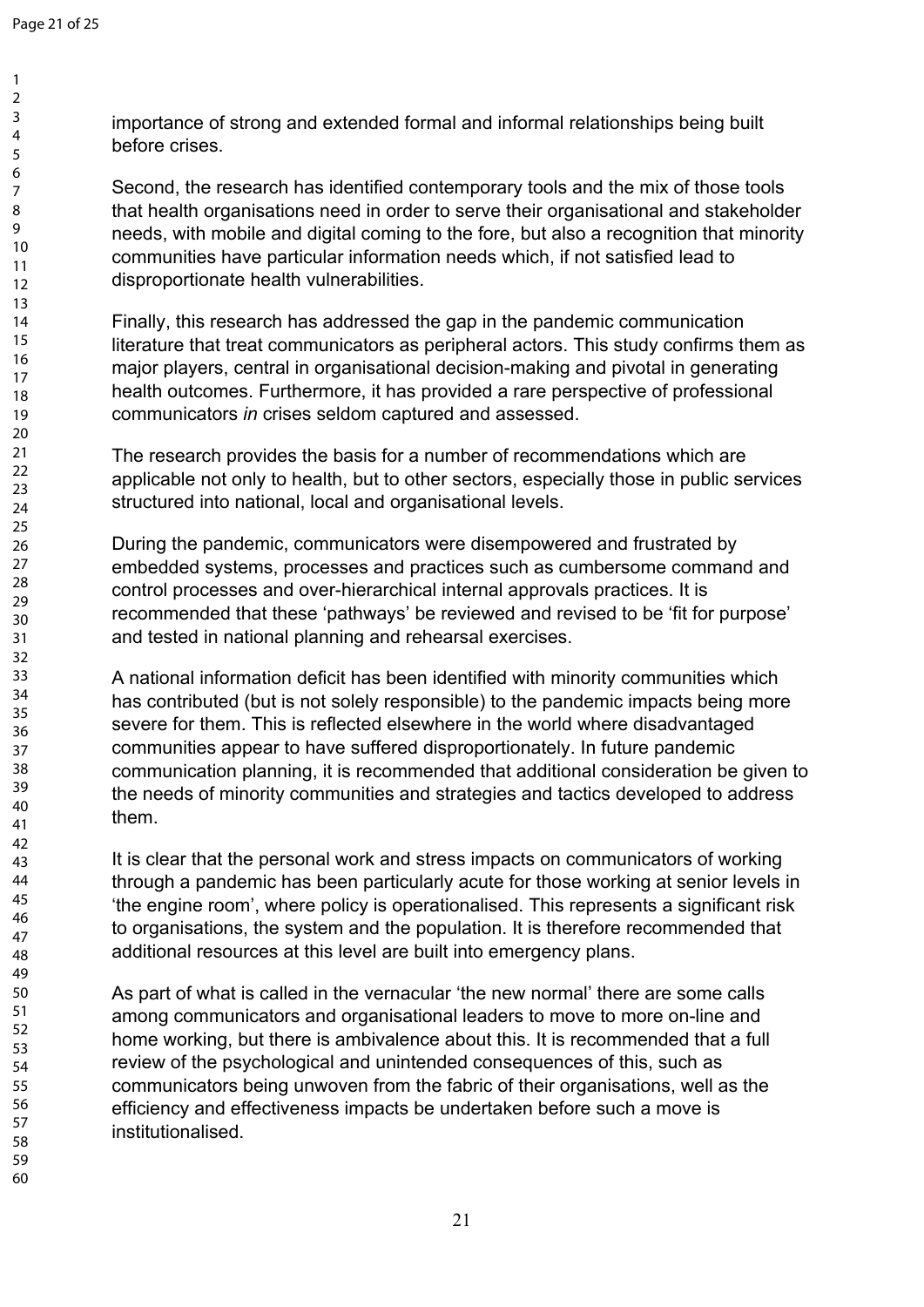This research also provides a platform and incentive for further work to aid theoretical and practical development. The following two lines of enquiry are suggested as being urgent, although many more could be recommended.

- a) To investigate the 'communication entropy' that was observable where initial communication was seen to be impactful and effective initially, but less so as the pandemic progressed. Research on antecedents and remedies is required.
- b) To investigate further the personal impacts of prolonged crises on professional communicators in order to identify the barriers and opportunities for optimal performance.

In the longer term research in other sectors that are under attack, for example, primary extraction industries or the financial services sector during a recession could form the basis for a meta-study that could reach generalized conclusions about the actual experience of practitioners in a crisis of prolonged duration.

## **Notes**

- 1. Public relations practitioners are known as communicators/communication professionals in the UK public service and the terms should be regarded a synonymous.
- 2. Arms Length Bodies are non-ministerial organisations attached to the DH&SC such as NHS England and Public Health England.
- 3. BAME is the UK accepted short-form for Black, Asian and Minority Ethnic communities

# **Bibliography**

Amirkhani, A.H., Saremi, A.R., & Shahrasp, R. (2016), The relationship between structural and content dimensions of organization with crisis communications preparedness, *Mediterranean Journal of Social Sciences*, Vol. 7, No. 3, pp 54-64.

Baker, C. (2020). *NHS key statistics: England February 2020. Briefing paper 7281.* House of Commons Library: London

Cairns, G., de Andrade, M., & MacDonald, L. (2013). Reputation, relationships, risk communication and the role of trust in the prevention and control of communicable disease: a review, *Journal of Health Communication*, Vol. 18, No. 12, pp.1550-1565.

Cookson, C., & Milne, R. (2020), Nations look into why coronavirus hits ethnic minorities so hard, *Financial Times*, 29 April, London UK.

Coombs, W.T. (2015). Crisis public relations management, in R. Tench & L. Yeomans (eds.) *Exploring Public Relations*. Harlow, UK: Pearson Education Limited

Coombs, W.T. (2019). *Ongoing crisis communication*. Thousand Oaks, Cal: Sage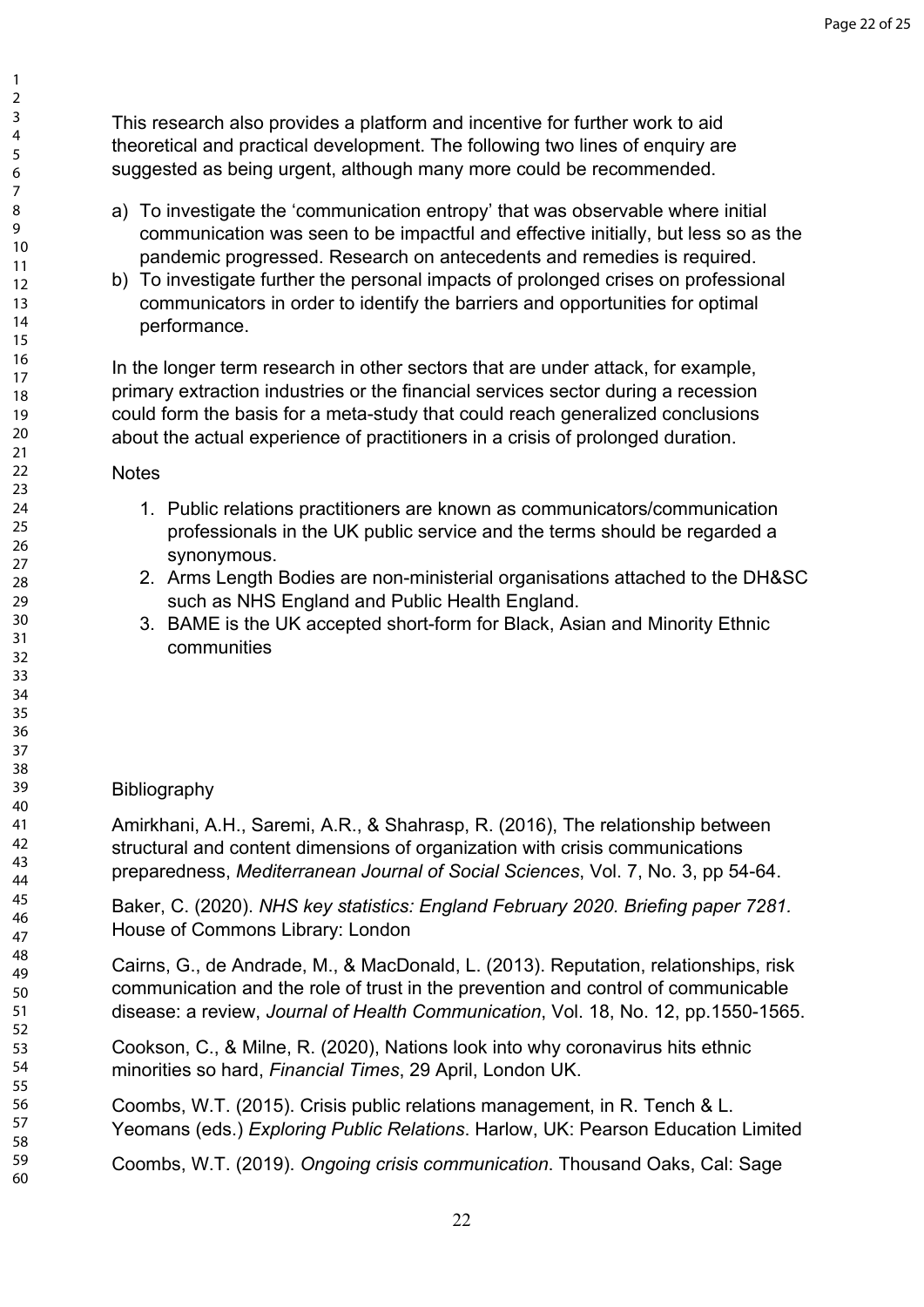Coombs, W.T. & Holladay, S. (eds), (2010). *The handbook of crisis communications*. Chichester UK: Wiley

Crouse-Quinn, S. (2008). Crisis and emergency risk communication in a pandemic: a model for building capacity and resilience of minority communities, *Health Promotion Practice.* Vol. 9, No. 4, pp. 18-25

European Centre for Disease Prevention and Control (2015). *Preparedness planning for respiratory viruses in EU Member States.* Available from https://www.ecdc.europa.eu/en/publications-data/preparedness-planning-respiratoryviruses-eu-member-states

Fearn-Banks, K. (2007). *Crisis communications: a casebook approach.* 3E, Mahwah NJ: Lawrence Erlbaum.

Fink, S. (2013). *Crisis communication: The definitive guide to managing the message.* New York: McGraw-Hill Education

Fisher, D.A., Hui, D.S., Gao, Z., Lee, C., Oh, M. D., Cao, B., Tran, T.H., Patlovich., Farrar, J. (2011). Pandemic response lessons from influenza H1N1 2009 in Asia, *Respirology*, Vol. 16, No. 6, pp.876-882.

InstituteHarker, R. (2019). *NHS Funding and Expenditure*. Briefing paper CBP0724, London: House of Commons

Heath, R.L. (2010), Crisis communication: defining the beast and de-marginalising key publics, in W.T. Coombs & S. Holladay (eds), *The handbook of crisis communications,* Chichester UK: Wiley

Hewitt, A.M., Spencer, S.S., Ramioll, R., & Trotta, H. (2008). Expanding CERC beyond public health: sharing best practice with healthcare managers via virtual learning, *Health Promotion Practice*, Vol. 9, No. 4, pp 3-87.

Infanti J, Sixsmith J, Barry MM, Núñez-Córdoba J, Oroviogoicoechea-Ortega C and Guillén-Grima F. A (2013). *Literature review on effective risk communication for the prevention and control of communicable diseases in Europe*, Stockholm Sv: ECDC.

ISS TELL ME (2013), D1.7 Population behaviour in epidemics summary report. European Commission: Available from https://www.tellmeproject.eu

Kings Fund. (2020a). *Key facts and figures about the NHS*. Available from https://www.kingsfund.org.uk/audio-video/key-facts-figures-nhs

Lee, K. (2009). How the Hong Kong government lost the public trust in SARS: Insights for government communication in a health crisis. *Public Relations Review.* Vol. 35, No. 1, pp74–76

Loud, E. & Simpson, I. (2017). *D3.3 Review of best practice, inventory of digital/social media for communications and analysis of current systems and technologies,* PANDEM – Pandemic Risk and Emergency Management: pandem.eu.com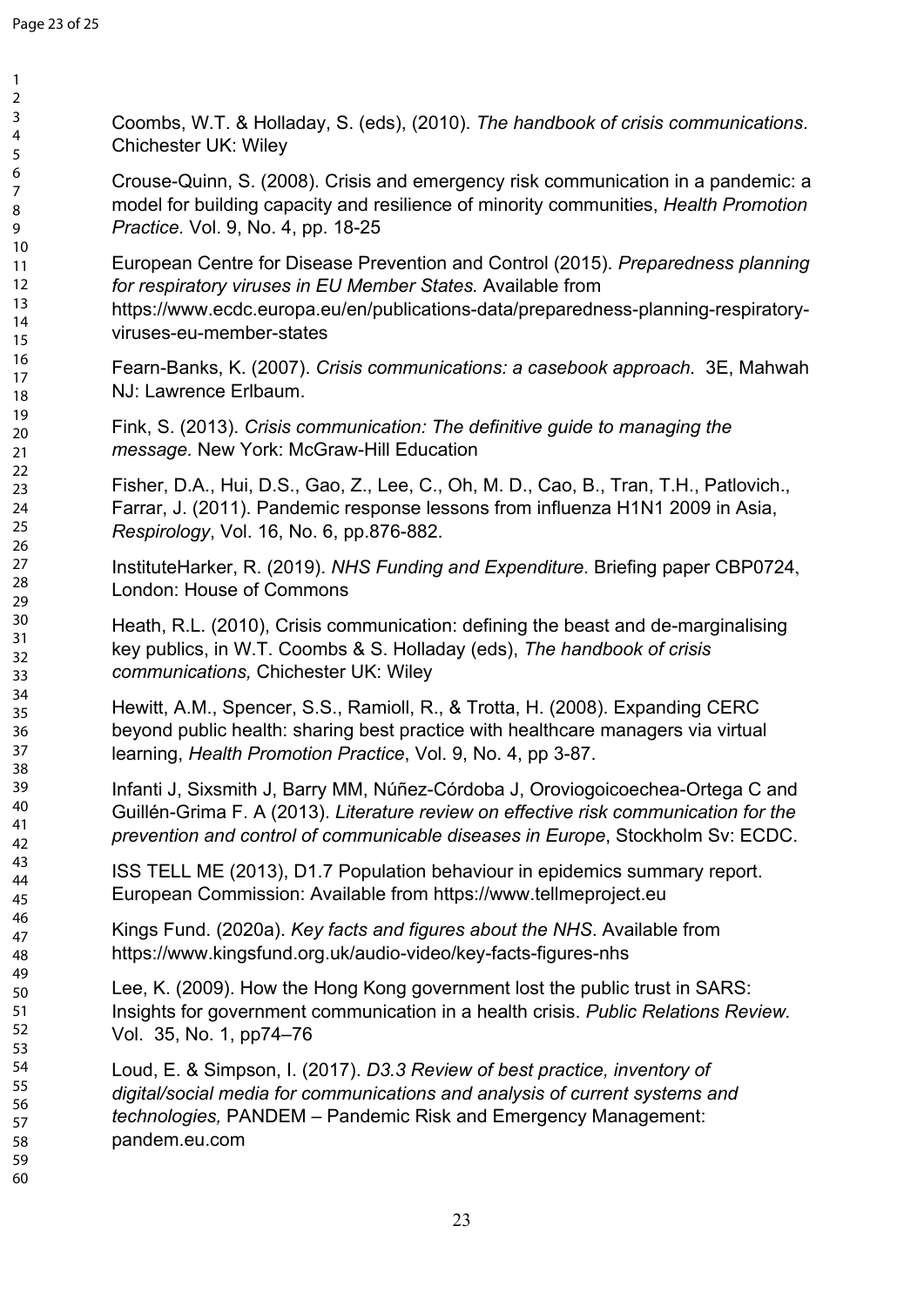Manias-Munoz, I, Jin, Y. & Reber, B. (2019). The state of crisis communication research and education through the lens of crisis scholars: An international Delphi study. *Public Relations Review*, no. 45, article 101797.

Manika, D., and Gregory-Smith, D. (2017). Health marketing communications: an integrated conceptual framework of key determinants of health behaviour across the stages of change. *Journal of Marketing Communications*. Vol. 23, no.2, pp. 22-72.

Menon, K.U. & Goh, K.T. (2005). Transparency and trust: risk communications and the Singapore experience in managing SARS, *Journal of Communication Management,* Vol. 9 No. 4, pp. 375-383.

Mitroff, I. I. (1996). *Essential guide to managing corporate crisis: A step-by-step guide.* New York: Oxford University Press

NHS England. (2020a). *Emergency Preparedness, Resilience and Response Framework.* Available at https://www.england.nhs.uk/wpcontent/uploads/2015/11/eprr-framework.pdf

NHS England. (2020b). *Core standards for EPRR.* Available at https://www.england.nhs.uk/publication/nhs-england-core-standards-for-eprr/

Nichols, B. (2019). Making a difference: communications in healthcare. *Journal of Innovative Business and Management*, Vol. 11, No. 1, pp. 25-37.

Nuffield Trust. (2020). *The NHS workforce in numbers.* Available at https://www.nuffieldtrust.org.uk/resource/the-nhs-workforce-in-numbers

ONS [Office for National Statistics], 2020a. *Deaths registered weekly in England and Wales, provisional.* Available at

https://www.ons.gov.uk/peoplepopulationandcommunity/birthsdeathsandmarriages/d eaths/datasets/weeklyprovisionalfiguresondeathsregisteredinenglandandwales

ONS [Office for National Statistics] (2020b). *Population projections for NHS Regions (release March 2020)*. Available at

https://www.ons.gov.uk/peoplepopulationandcommunity/populationandmigration/pop ulationprojections

Park, S., Boatwright, B. & Avery, E.J. (2019). Information channel preference in health crisis: Exploring the roles of perceived risk, preparedness, knowledge, and intent to follow directives. *Public Relations Review*, No. 45, Issue 5, article 101794

Powell, T. (2020). *The structure of the NHS in England. Briefing paper 7206*. House of Commons Library: London

Savoia, E., Lin, L., & Viswanath, K. (2013), Communications in public health emergency preparedness: a systematic review of the literature, Biosecurity and Bioterrorism. *Biodefense Strategy, Practice and Science*, Vol. 11, No. 3, pp 170-184

Staupe-Delgado, R., & Kruke, B.I. (2018). Preparedness: unpacking and clarifying the concept. *Journal of Contingencies and Crisis Management*, Vol. 26, No. 2, pp. 212-224.